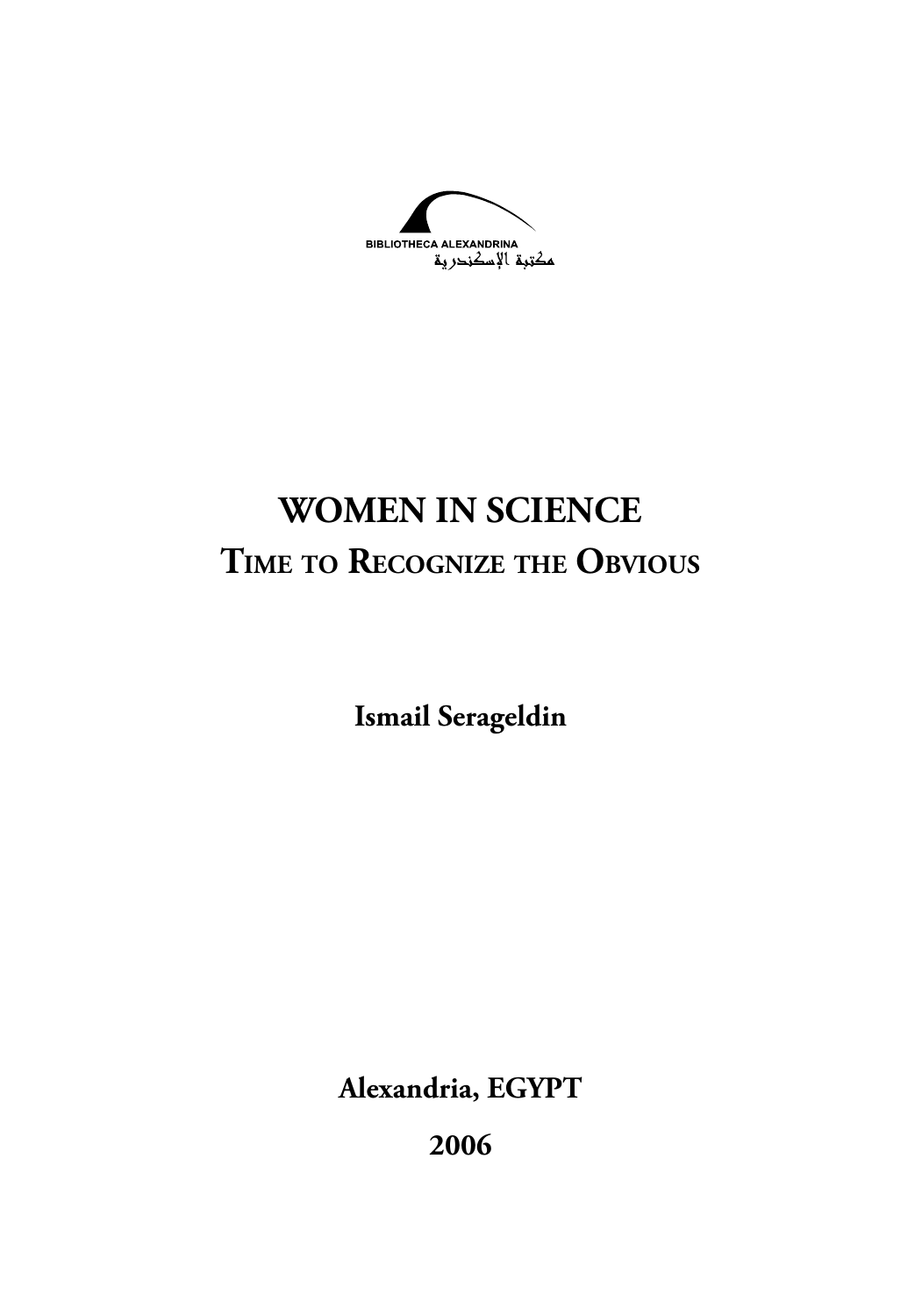#### **Bibliotheca Alexandrina Cataloging-in-Publication Data**

Serageldin, Ismail, 1944-

 Woman in Science: Time to Recognize the Obvious / by Ismail Serageldin. Alexandria: Bibliotheca Alexandrina, 2006

p.cm.

ISBN 977-6163-48-3

"Address delivered at the 16th TWAS Annual Meeting, Alexandria, Egypt, 30 November 2005".

 1. Women in science -- Congresses. 2. Women scientists -- Biography. I. Academy of Sciences for the Developing World. Annual Meeting (16th: 2005: Alexandria, Egypt) II. Title.

(027.0621--dc21) (2006295392)

**ISBN** 977-6163-48-3

El-Kuttub Depository Number 13536/2006

© 2006, Bibliotheca Alexandrina. All rights are reserved.

#### **NON-COMMERCIAL REPRODUCTION**

Information in this publication has been produced with the intent that it be readily available for personal and public non-commercial use and may be reproduced, in part or in whole and by any means, without charge or further permission from the Bibliotheca Alexandrina. We ask only that:

- Users exercise due diligence in ensuring the accuracy of the materials reproduced;
- Bibliotheca Alexandrina be identified as the source; and
- The reproduction is not represented as an official version of the materials reproduced, nor as having been made in affiliation with or with the endorsement of the Bibliotheca Alexandrina.

#### **COMMERCIAL REPRODUCTION**

Reproduction of multiple copies of materials in this publication, in whole or in part, for the purposes of commercial redistribution is prohibited except with written permission from the Bibliotheca Alexandrina. To obtain permission to reproduce materials in this publication for commercial purposes, please contact the Bibliotheca Alexandrina, P.O. Box 138, Chatby, Alexandria 21526, Egypt. E-mail: secretariat@bibalex.org

The information in this publication is solely the responsibility of the author.

#### **Printed in EGYPT**

*1500 copies*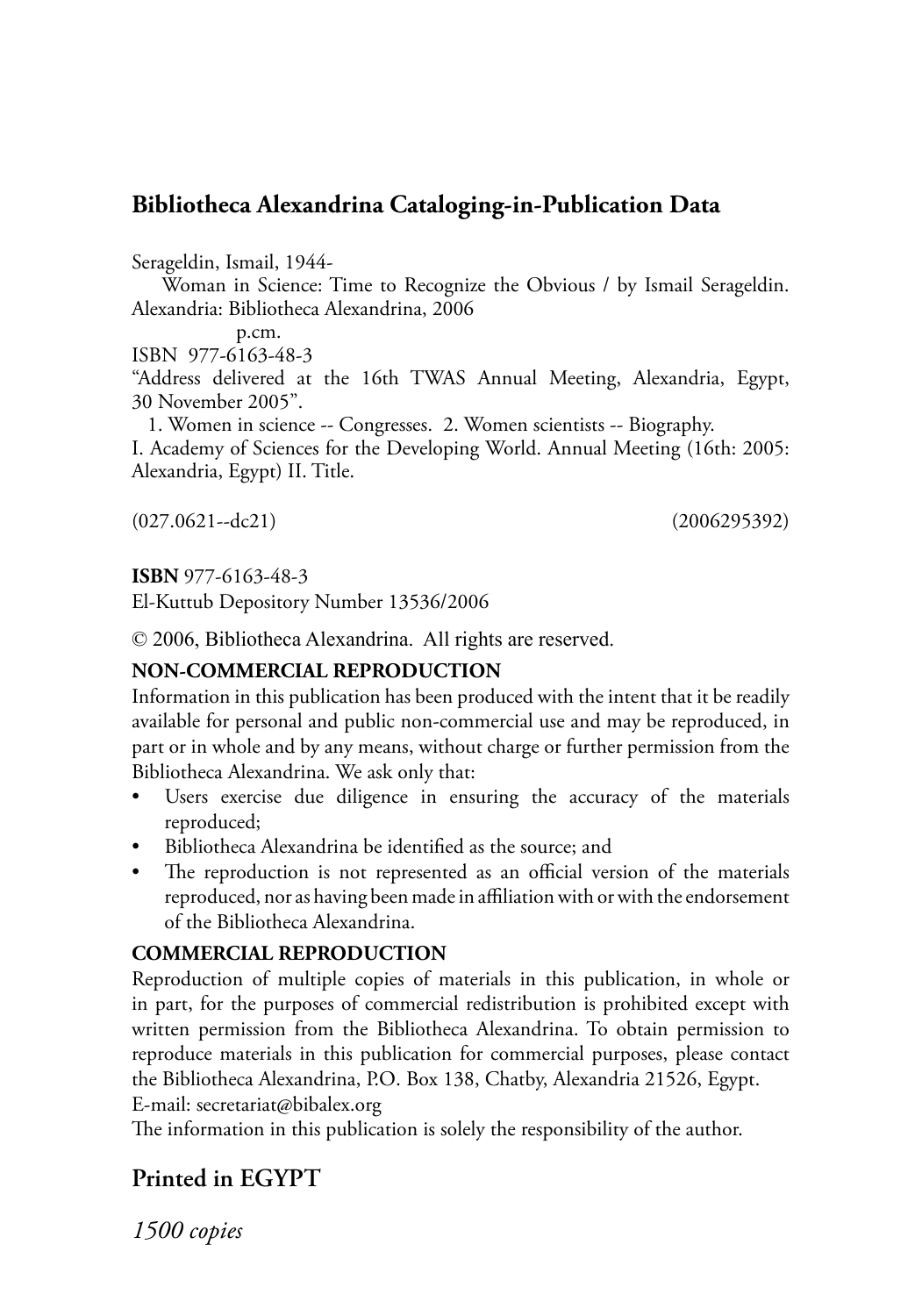### **CONTENTS**

#### [WOMEN IN SCIENCE](#page-4-0) 5

[1. AN UNACCEPTABLE SITUATION](#page-6-0) 7 Is THERE A PROBLEM? 7 [WHY WE SHOULD BE CONCERNED...](#page-9-0) 10 [THE VALUES OF SCIENCE](#page-10-0) II

#### [2. HISTORY OF WOMEN IN SCIENCE](#page-13-0) 14

- [2.1 FEW EXAMPLES](#page-13-0) 14
- [2.2 THE FACTORS OF SUCCESS](#page-15-0) 16
- [2.3 OBSTACLES TO WOMEN IN SCIENCE](#page-17-0) 18

## [3. THE TASK AHEAD](#page-22-0) 23

#### [ENDNOTES](#page-28-0) 29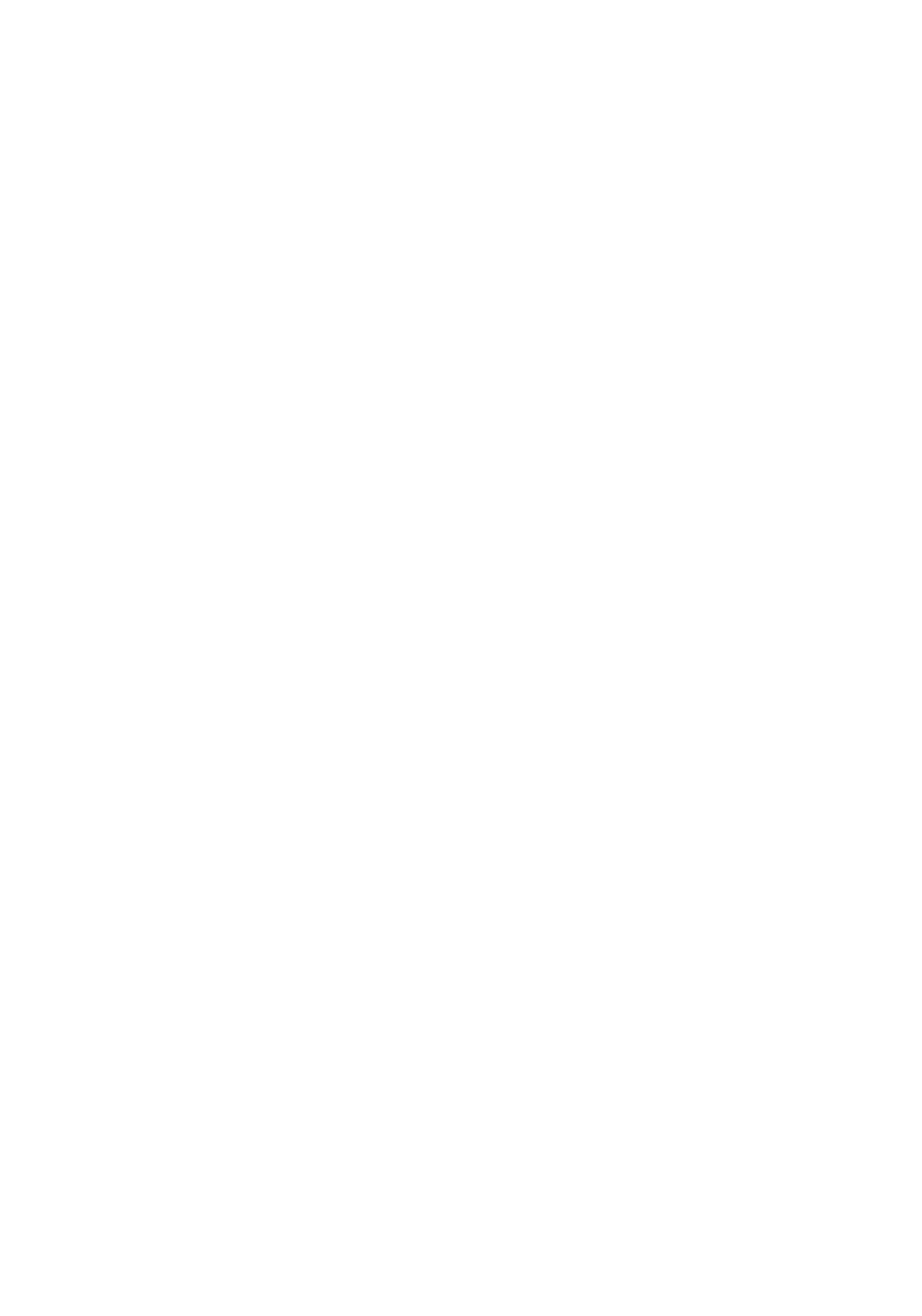## <span id="page-4-0"></span>**WOMEN IN SCIENCE Time to Recognize the Obvious**

#### **Address delivered at the 16th TWAS Annual Meeting Alexandria, Egypt, 30 November 2005**

Ladies and Gentlemen,

It is important that scientists everywhere address the issues confronted by women in the practice of science.

My remarks are structured around three main themes:

- First, why we should be concerned about the status of women in the sciences
- Second, what can we learn from the history of struggle of women in the sciences
- Third, what we should be doing today to remedy the situation

Allow me to say a few words about each.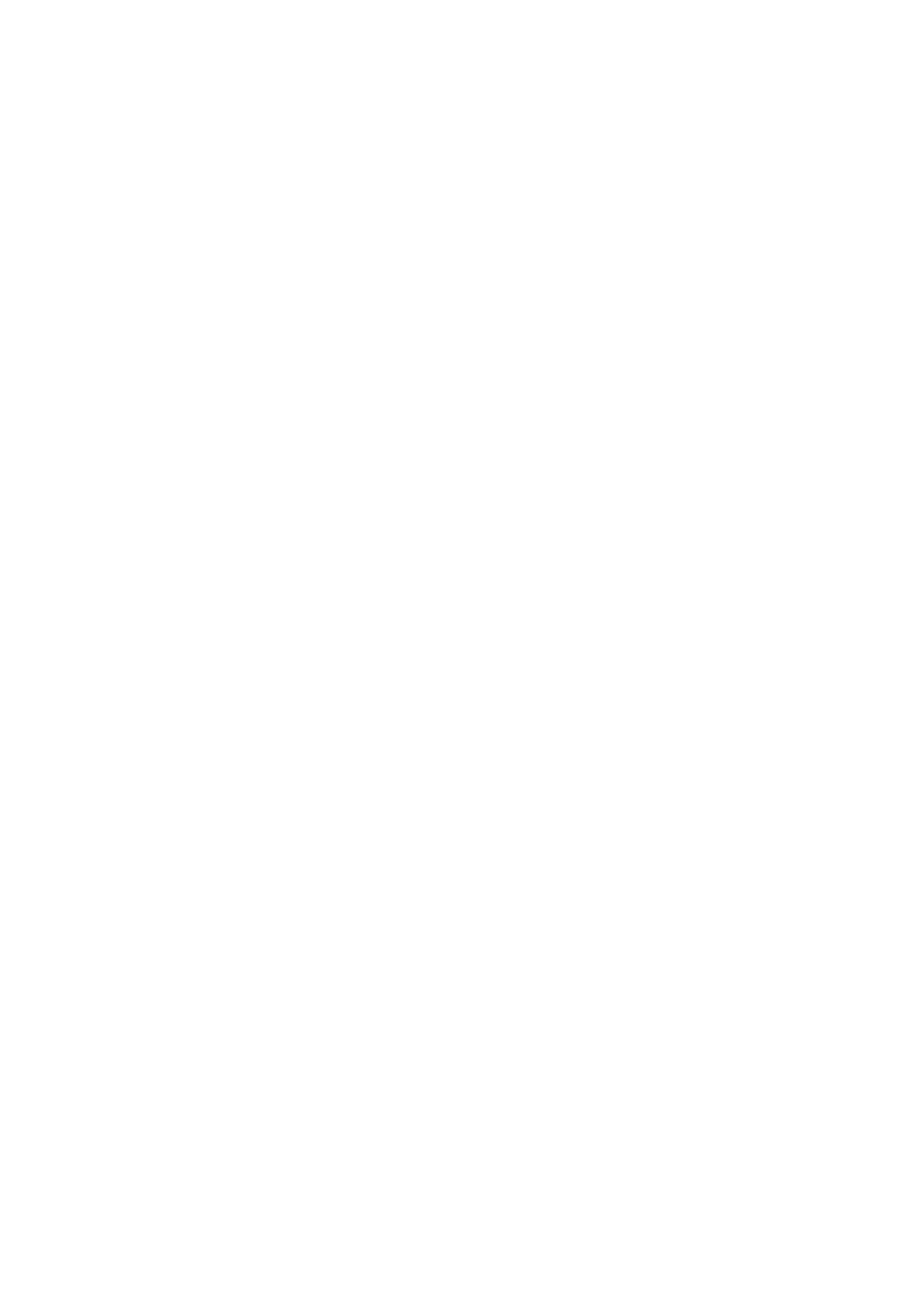### <span id="page-6-0"></span>**1. AN UNACCEPTABLE SITUATION**

Why should we be concerned by the inadequacy of the representation of women among practicing scientists? For two separate and distinct reasons.

First, it is one more domain where the obstacles to women's advancement are manifesting themselves, and should be overcome, as part of the ongoing struggle to get the rights of women recognized as inalienable human rights.

Second, science itself and the practice of science, is ill served by biases of any kind, and this pernicious discrimination is one that must be ended.

### **Is there a problem?**

Some may not consider that there is a problem. We must be wary of the harmful inadequacy of the current state of affairs that we observe all around us.

Women are half the population, but only a very small percentage of the scientists.

This is certainly not due to lack of ability. That old canard about women not being suited to science is a much heard argument resting on the practice of cultural pressures against girls going for science. There is certainly *no lack of innate ability*: from [Marie Curie](#page-28-0)<sup>1</sup>, the first person ever to win two Nobel Prizes\* , to [Maria Goeppert-Mayer](#page-28-0)<sup>2</sup> ,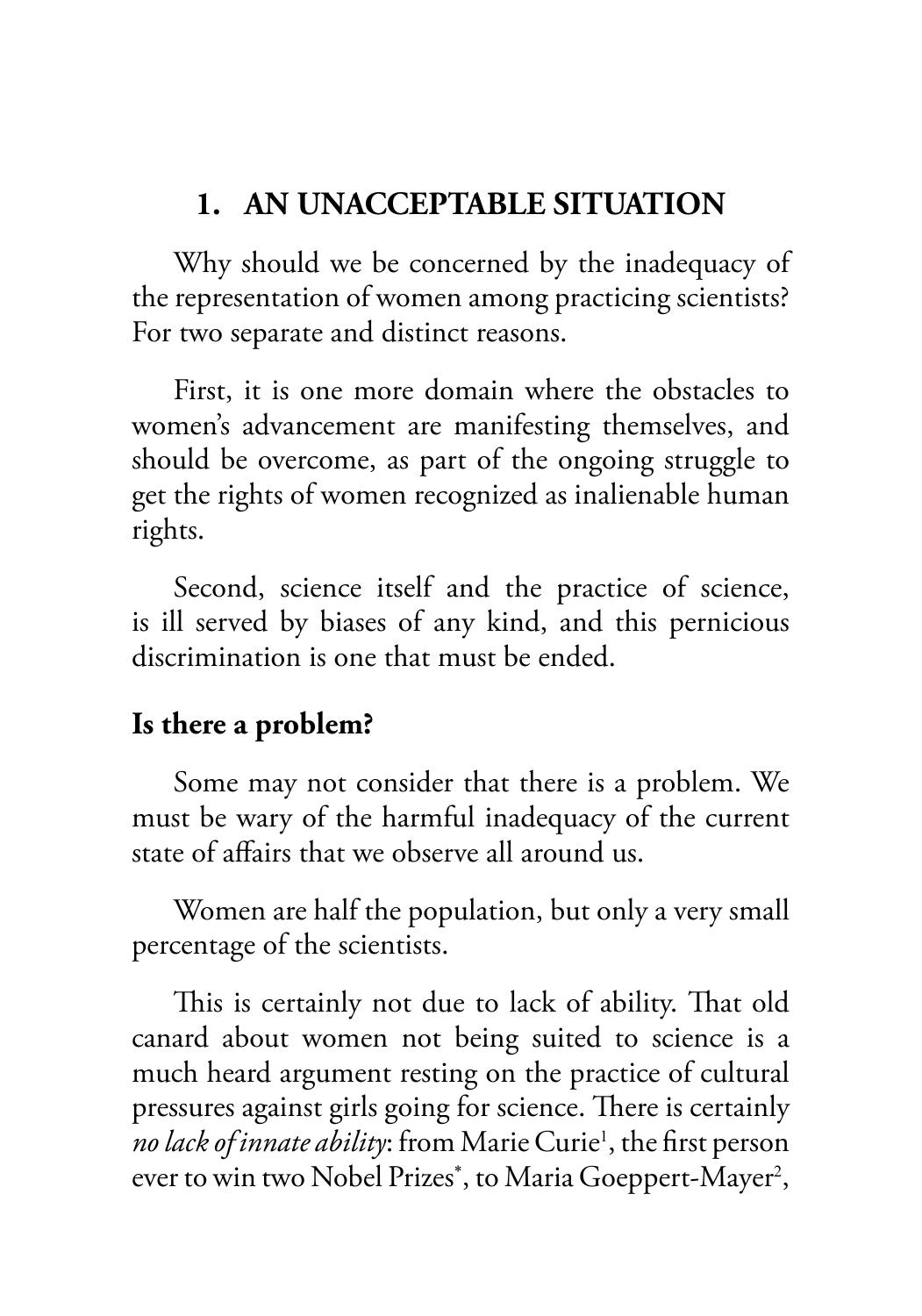<span id="page-7-0"></span>to [Rita Levi–Montalcini](#page-29-0)<sup>3</sup> to [Rosalyn Yates](#page-29-0)<sup>4</sup> to [Barbara](#page-29-0) [McClintock](#page-29-0)5 to [Linda Buck](#page-30-0)6 ... the honor roll of women scientists winning the Nobel prize is clear testimony that such biases are not only unfounded—they are insulting.

So why do we not see that there is bias in the inadequate representation of women in the sciences yesterday and today? Scientists who know about statistics know better than to try to argue these facts away… Luckily, the statistics are changing and tomorrow will be different. Many more women are now registering in science in universities and graduate schools all over the world. But more will have to be done.

It is always amazing to me how people can avoid looking at the obvious discrimination against women. Recall the famous paper by Amartya Sen: *100 million women are missing*\*\*. The statistics were there for all to see. If the age sex specific mortality rates of girls in the Indian sub-continent were similar to the developing world average, there would have been about 100 million more women in the population. The systematic discrimination against the girl child was not easy to acknowledge.

 <sup>\*</sup> Besides Marie Curie, the first person to be awarded two Nobel Prizes (1903, Physics; and 1911, Chemistry); other Nobel Laureates are: Irène Joliot–Curie (1935, Chemistry); Maria Goeppert–Mayer (1963, Physics); and Laureates in Physiology or Medicine are: Rosalyn Sussman Yalow (1977); Barbara McClinktock (1983); Rita Levi–Montalcini (1986); and Linda B. Buck (2004).

<sup>\*\*</sup> The New York Review of Books, 1990, Volume 37, Number 20.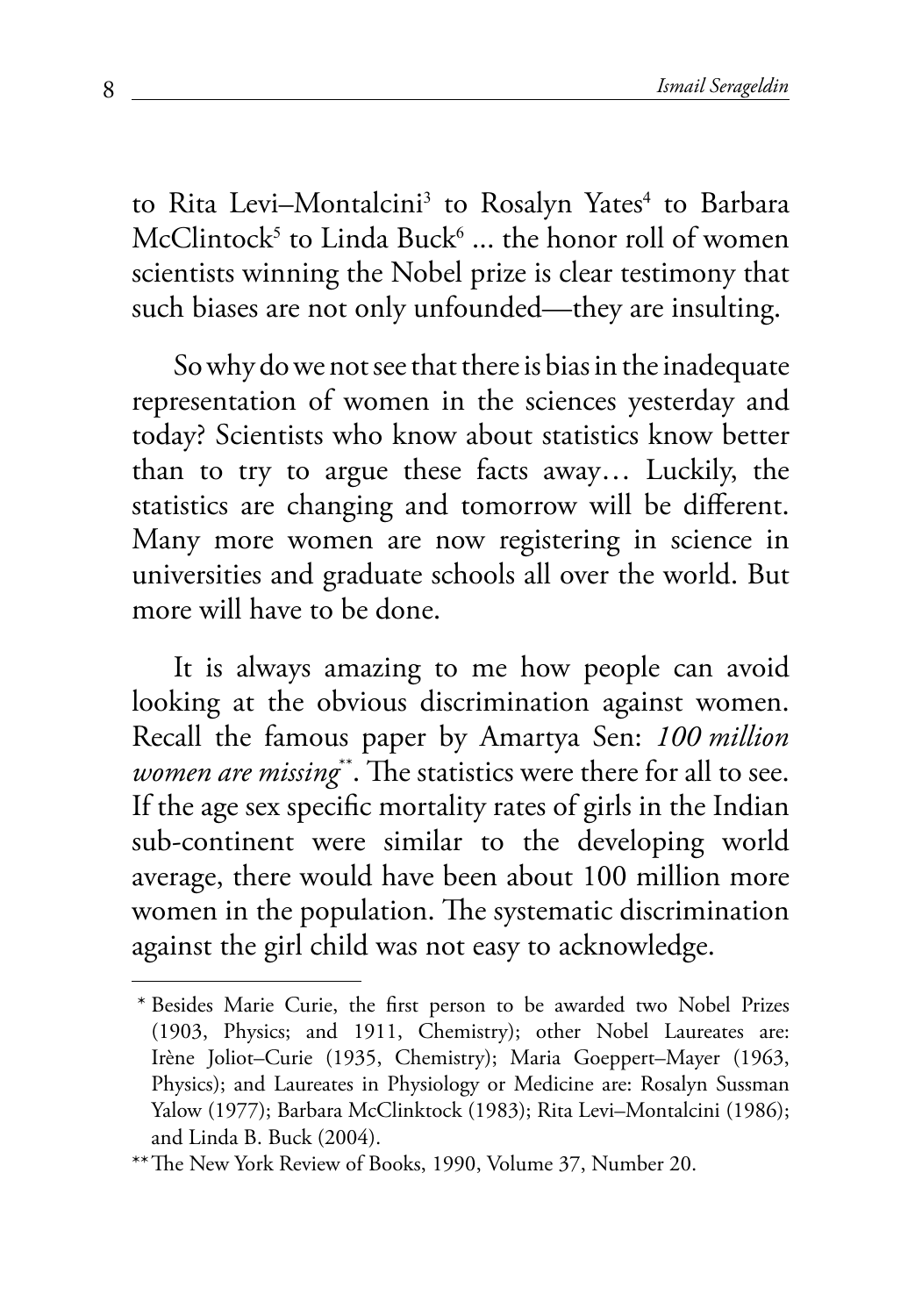It is not easy to acknowledge the biases against women scientists today. But we must address that too. Redressing this situation is part of the overall struggle of women everywhere for dignity and equality. A recognition of their common humanity.

There is no doubt that women everywhere are discriminated against. In primary and basic education, the gender gap is systematically against girls wherever it exists. In employment, there are many disparities in many parts of the world. Traditional societies tend to be overwhelmingly patriarchal. In many parts of sub-Saharan Africa, women farmers produce 80% of the food and yet receive about 10% of the wage income and own about 1% of the land.

Worse, women are frequently still legislated against in many countries … From personal status law to inheritance to political participation. There are still some countries where so-called "Honor killings" are allowed to go almost unpunished.

Let us recognize that the claims of cultural specificity that would deprive women of their basic human rights, or mutilate girls in the name of convention, should not be given sanction, especially by those who, like myself, are proud of their Muslim and Arab identity and do not want to see the essence of that tradition debased by such claims.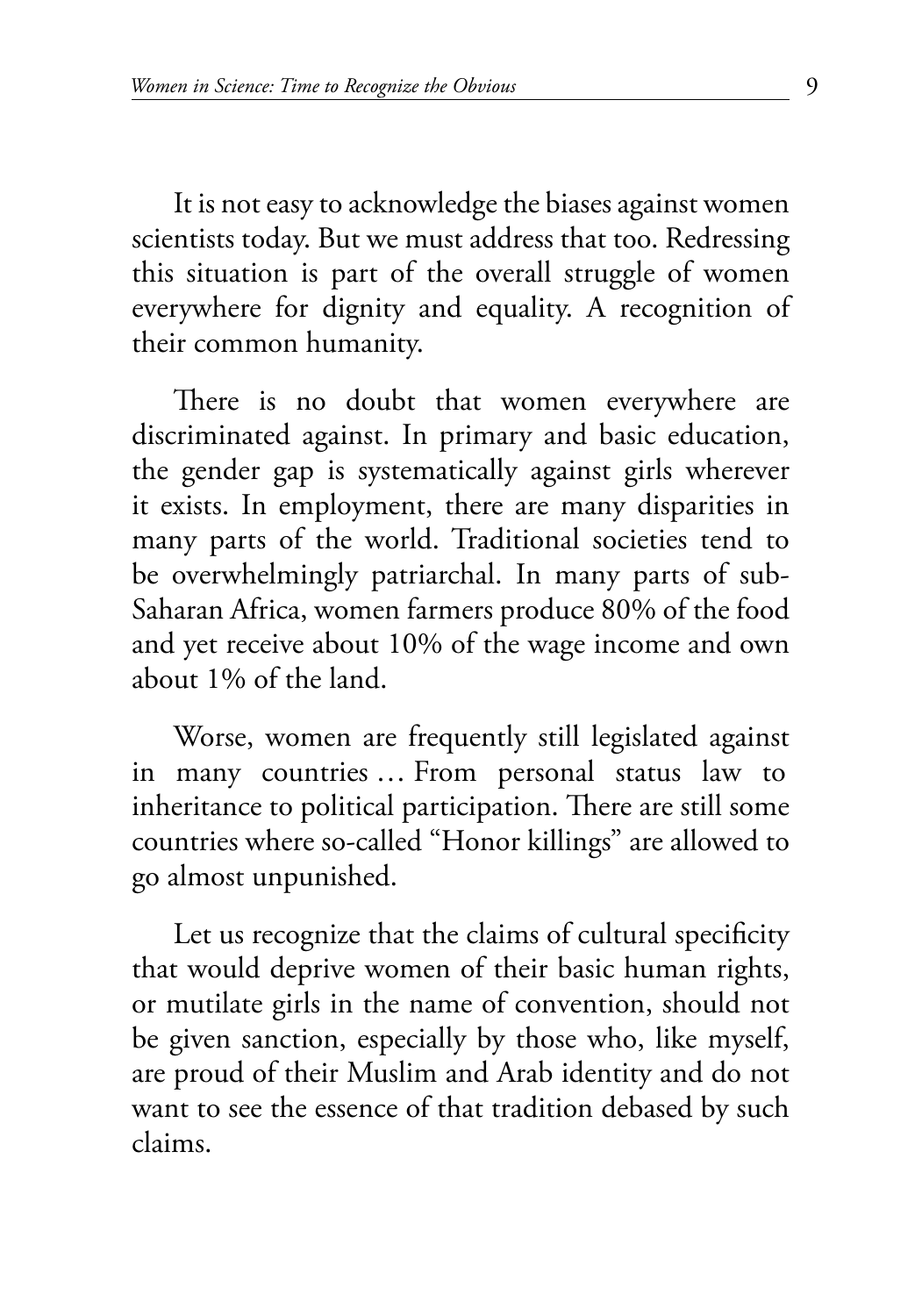<span id="page-9-0"></span>Let us recognize that no society has progressed without making a major effort at empowering its women, through education and the end of discrimination.

### **Why we should be concerned…**

In the world of science, do women scientists bring special talents or outlooks that men do not have? Do women bring a special perspective to science? An intuitive rather than a inductive approach? Do they have special talents, by virtue of being women?

Some would argue yes. That they are more intuitive, more cooperative, or more patient or, or … Louis Leakey used to think that women are better suited for certain scientific tasks, such as the patient work of studying animal behavior, and thus encouraged such luminaries as Diane Fossey<sup>7</sup> and Jane Goodall<sup>8</sup>. Also [Francine \(Penny\)](#page-31-0) [Patterson9](#page-31-0) taught American Sign Language (AMESLAN) to Koko the ape.

Whatever the merits of this line of reasoning, it is a partial argument at best, for it is a "means" argument, a utilitarian argument.

I prefer a more direct approach. We should be concerned because it is fundamentally wrong. Discrimination is never right, in any context. Prejudice does not serve society well, neither by its existence (which is corrosive), nor by its results (loss of output and waste of talent).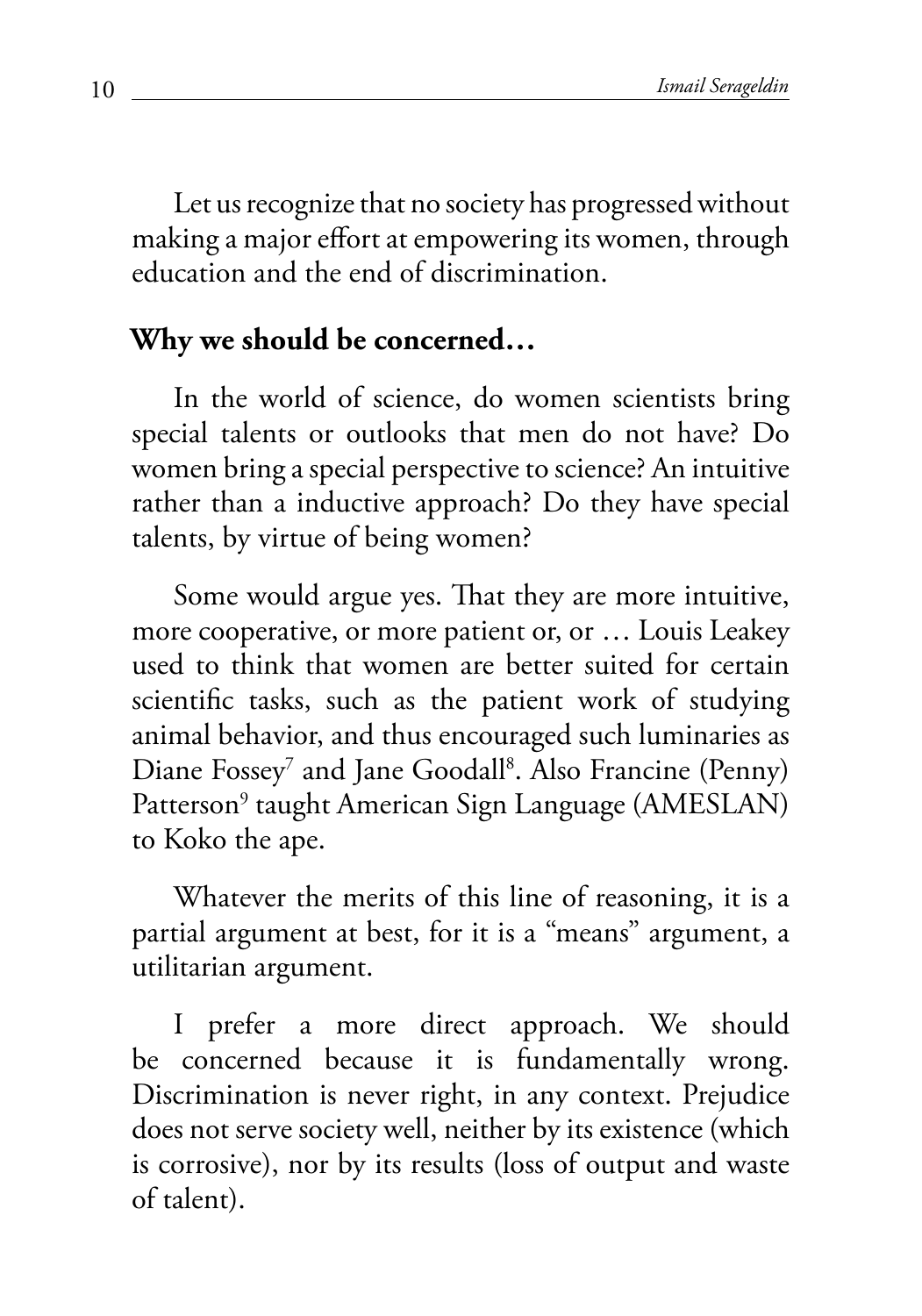<span id="page-10-0"></span>Even more, it speaks poorly of scientists and the manner in which they practice science if they do not address biases and fight the inherent discrimination in their midst. The practice of science requires the adoption of certain values that I will call "the values of science", and such values cannot co-exist with sexism or bigotry.

#### **The values of science**

These are the same values of science that were so eloquently described by Jacob Bronowski in his classic on *Science and Human Values* over a generation ago. Such values cannot coexist with discrimination.

*Truth*: No scientist would ever be forgiven the reporting of false data. Mistakes in interpretation are one thing, but falsifying data is unforgiven in the community of scientists. Sir Cyril Burt was struck down from the annals of cognitive psychology posthumously when this was discovered about his work.

*Honor*: The second most heinous crime is plagiarism. An elaborate system of footnotes and reference citation is maintained in the arsenal of scholarship. Giving due honor where honor is due is fundamental.

*A constructive subversiveness*: Science advances by having a new paradigm overthrow the old, or at least expand its applicability in new ways. Thus inherent in the scientific outlook is a willingness to overthrow the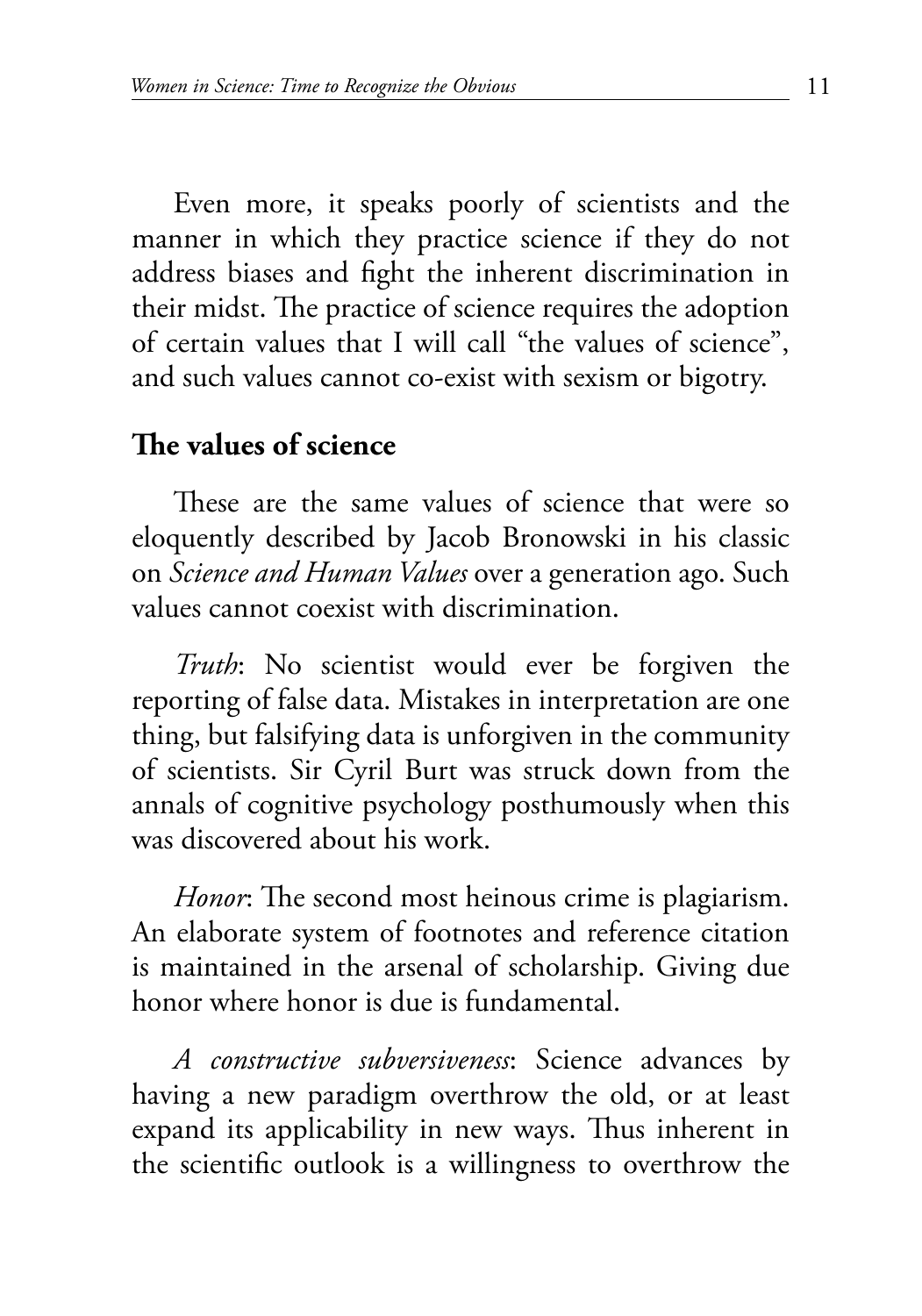established order of thinking, or else there will be no progress. Frequently, those who come up with the new insights are remarkably young. Einstein was 26 when he wrote his five papers in 1905, and Dirac was 27 when he hypothesized anti-matter, and so on. This means that seniority cannot rule unchallenged.

*Tolerance plus engagement*: The very openness of science to the new means that there is a tolerance of the contrarian view—provided that it can be backed up by evidence, subjected to the rigorous test of replication and meet the Popperian falsifiability criterion. This means that scientists must remain tolerant and engaged. In that sense the tolerance based on the adoption of the values of science is different from the tolerance of political liberalism, which may mask indifference to the behavior of others, dismissing them without engaging them. Tolerance among scientists requires respect for the contrarian view and a willingness to test unusual ideas against the rigor of proof.

*An established method to settle disputes*: scientists everywhere are willing to accept the arbitration of disputes by the testing of hypothesis and accumulation of evidence. The larger the claim, the more compelling the evidence must be. But the appeal to reason, to debate and to the rational interpretation of evidence is overwhelming in the scientific community.

*Imagination*: We value the imagination of those who break the mold, and open new vistas, not just those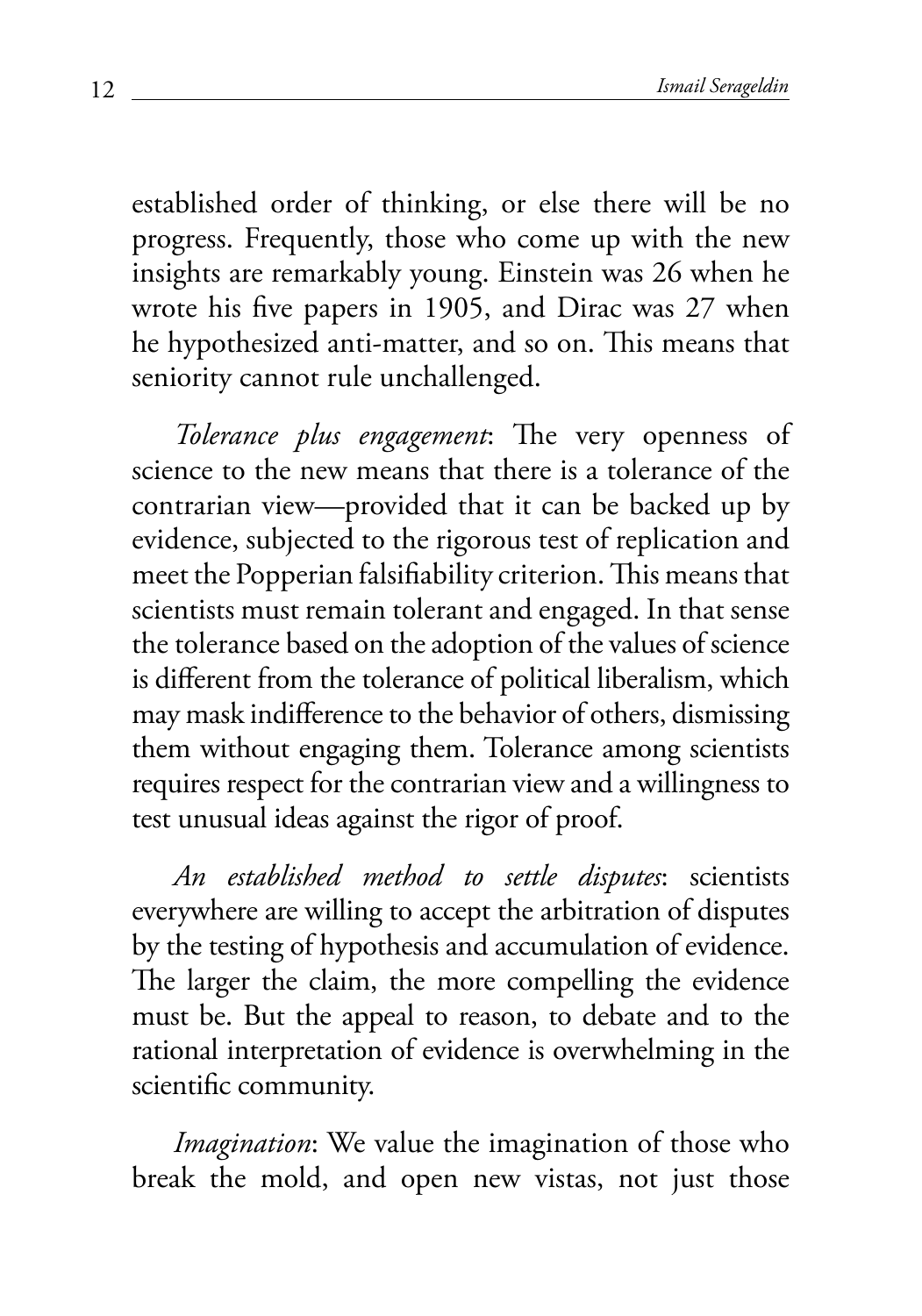who add at the margin. Thus the ability to pursue the new, to respect the contrarian view, are important parts of the scientific enterprise. Science values originality as a mark of great achievement. But originality is a corollary of independence, of dissent against the received wisdom. It requires the challenge of the established order, the right to be heard however outlandish the assertion, subject only to the test of rigorous method.

As Bronowski observed, independence, originality and therefore dissent—these are the hallmarks of the progress of contemporary science and contemporary civilization.

In parallel, the scientific community has learned to be wary of bias for its corrosive effects on the practice of science. Scientists now rightly decry the racial biases of even eminent scientists such as were manifested by Paul Broca in his brain studies, or of anti-Semitism in all its guises. Yet, we still have to recognize the inadequacy of the scientific community's response to gender bias.

Recognizing the presence of gender bias is the hardest one of all. It touches every single one of us. It is easier to be dispassionate about events far way, but gender touches us in the privacy of our homes and in the deepest recesses of our minds. It is very much about relations between wife/husband, mother/son, daughter/father, sister/ brother. No one can address gender bias in the abstract and escape holding up a mirror to themselves and look hard at how they have responded to the gender bias in their own lives.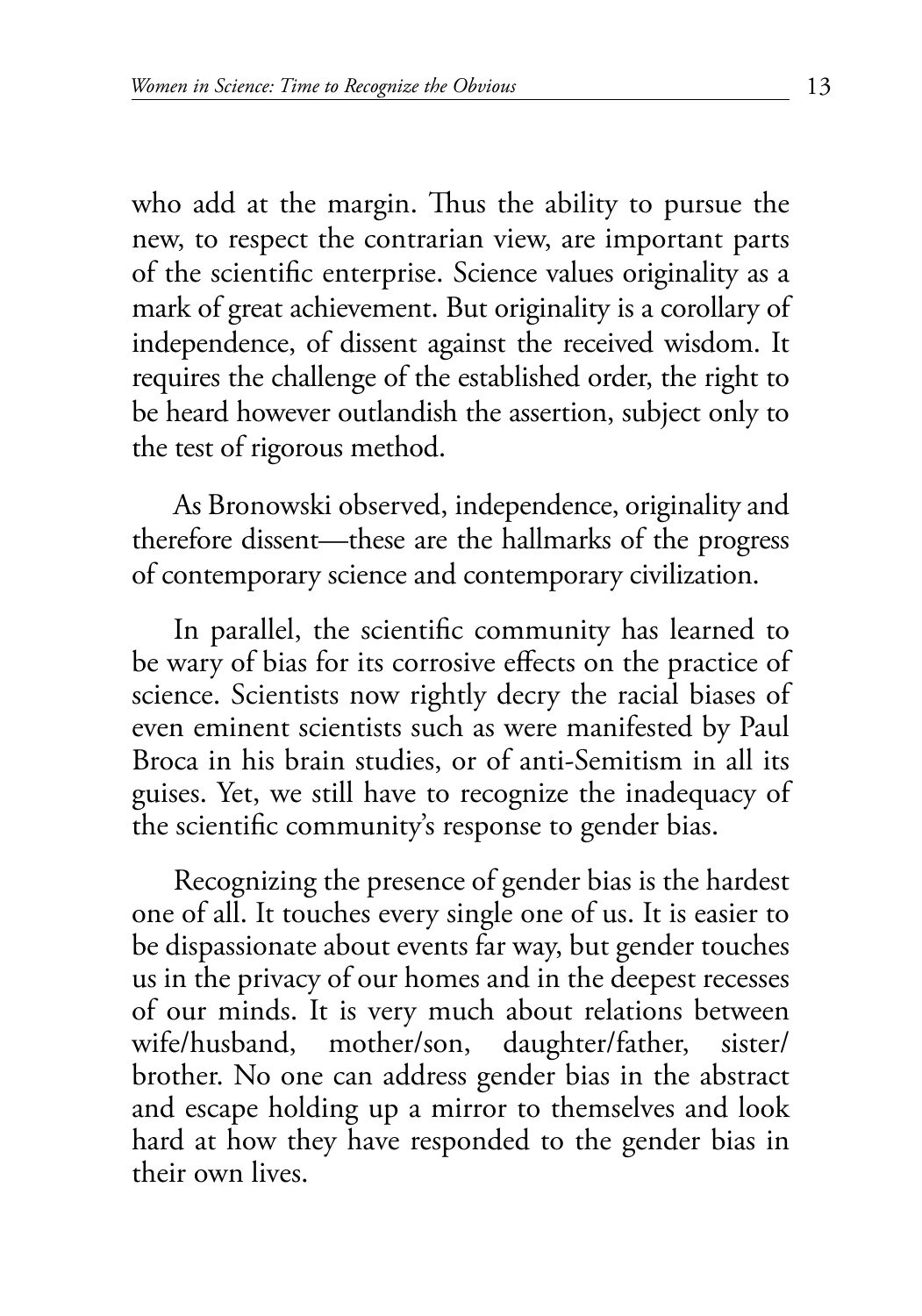<span id="page-13-0"></span>And so, to the members of the scientific community I say: look at the facts, hold up a mirror to yourselves—you cannot allow the talents of 50% of the population to be impeded and still claim to serve the interests of science.

#### **2. HISTORY OF WOMEN IN SCIENCE**

Let us look back at the history of women in science. It is a history of dogged determination against all odds.

#### **2.1 Few Examples**

Women in science go back a long way … To antiquity ... to the most ancient history…

The first human being, whose name is honored for his intellectual achievement, not because he was a king or a conqueror, was a man who lived some 5000 years ago. Imhotep, builder of the stepped pyramid of Saqqarra and founder of the oldest medical school that applied science and not magic to diagnosis and healing. He, a commoner, was to become deified as the Ancient Egyptian god of medicine. However, women were not far behind.

There are some who see in Merit Ptah<sup>10</sup>, the first woman scientist. She flourished shortly after Imhotep, *c*. 2700 BCE, and is said to have been a physician. However, if not the first, then one of the earliest known women in science would have to be En Hedu' Anna<sup>11</sup>, who lived in Babylon around 2350 BCE. Her father was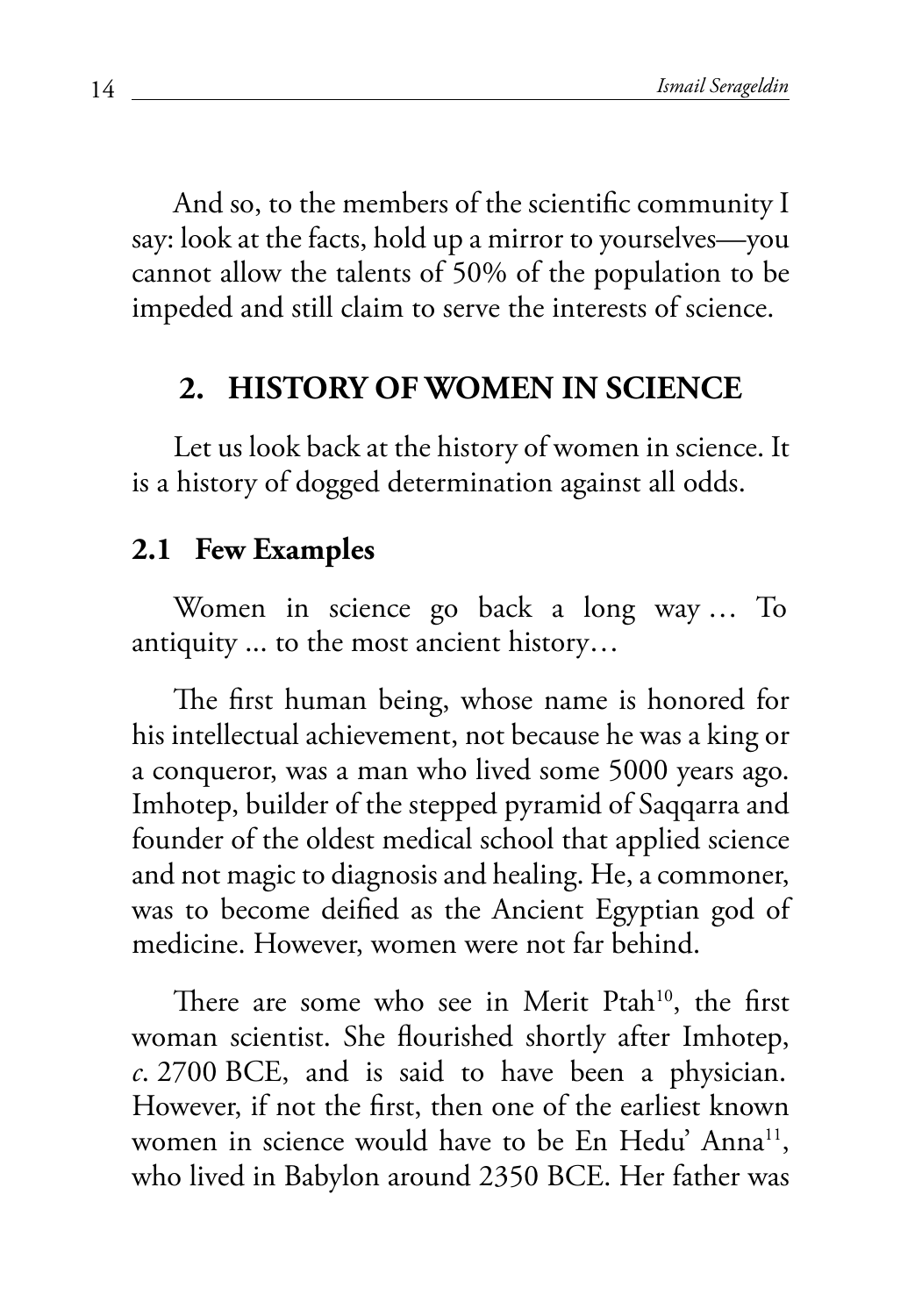<span id="page-14-0"></span>Sargon who created the Sargonian Dynasty of Babylon, and she was the chief priestess of the Moon Goddess of the city of Babylon. The priests and priestesses of the time were involved in astronomy and mathematics, as they organized the calendar. In addition, she wrote poems.

Thus women were making a mark by the power of their intellect from the third millennium BCE. But the record of gender discrimination is almost as old.

Late  $4<sup>th</sup>$  century BCE in Athens: Physician Agnodice<sup>12</sup> was put on trial for pretending to be a man to practice medicine, which was formally illegal. Her women patients (many of whom were wives of important men) saved her and had the law repealed!

Eight-hundred years later, in early  $5<sup>th</sup>$  century CE, Alexandria, fabled city of learning—where the Ancient Library of Alexandria had been a beacon of learning and education, including girls' education for centuries— [Hypatia13](#page-33-0) was killed for her scientific views. She was not even given a trial! A Christian zealot mob hacked her to pieces.

Fourteenth century France—almost a replay of the case of Agnodice, 1800 years later, Jacoba Felicie<sup>14</sup> was tried for impersonating a physician to practice medicine.

Emilie du Chatellet<sup>15</sup>, the love of Voltaire's life, was an accomplished scientist who organized at her chateau at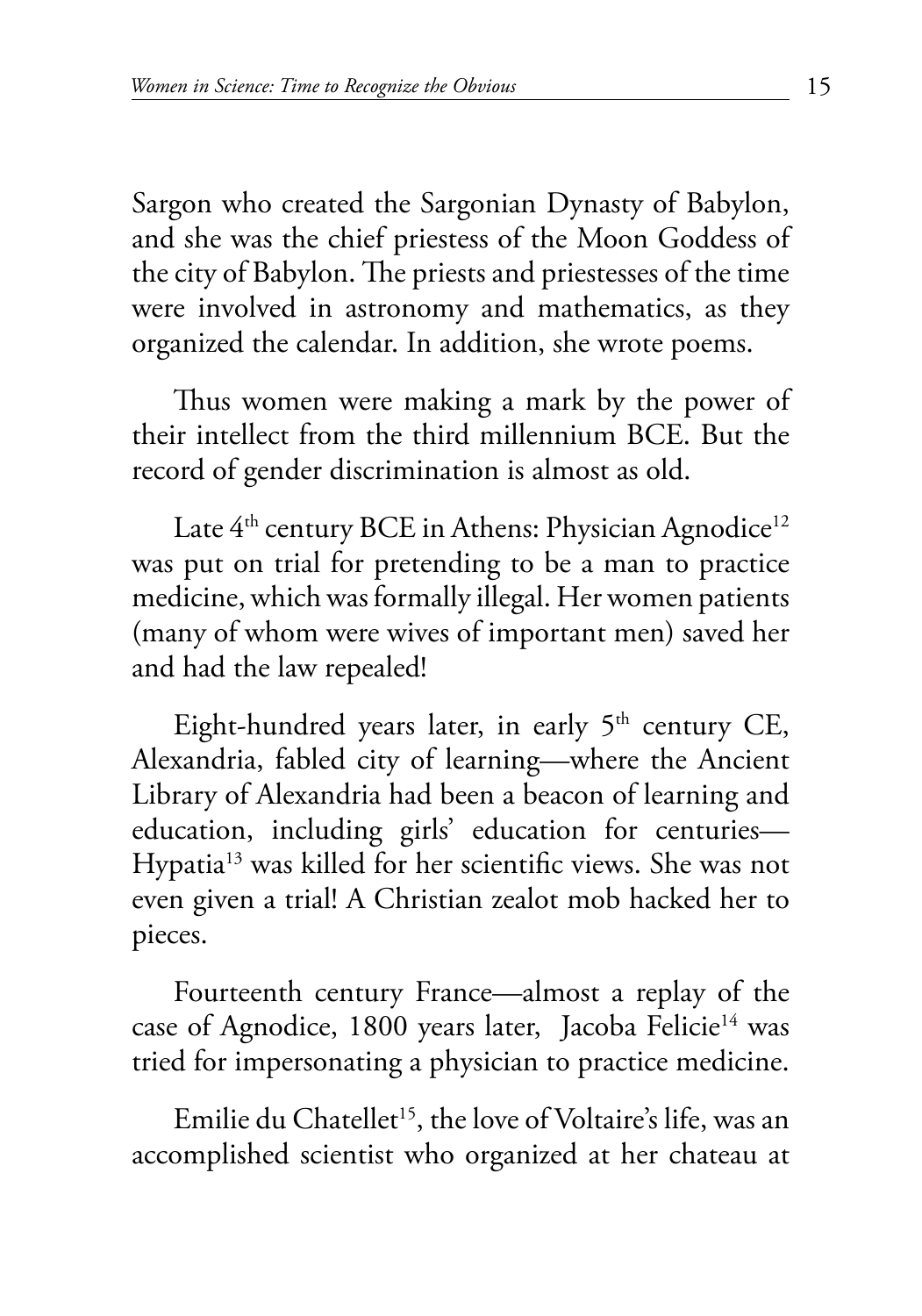<span id="page-15-0"></span>Cirrey a veritable think tank. Even then, society frowned upon her activities.

Even when the law was not prohibiting them from practicing science and medicine, women were still expected to attend to their female societal roles. They are still expected to raise the family as they do their science. Some have done it magnificently. Witness Laura Bassi<sup>16</sup> in 18th century Italy—Europe's first woman Physics professor also raised eight children! Witness Marie Curie, first woman professor at the Sorbonne and the first female Nobel Laureate—widowed mother who wins a second Nobel Prize for herself and also brings up her daughter Irene<sup>17</sup> to become a scientist and the daughter also wins a Nobel Prize!

These are but a few of the many eminent women whose names have been beacons of learning and achievement through the centuries.

### **2.2 The factors of success**

*What are the causes of success?* 

On a *personal level* each of the successful women demonstrated

- Deep commitment to science
- Superhuman determination
- Willingness to fight for what is right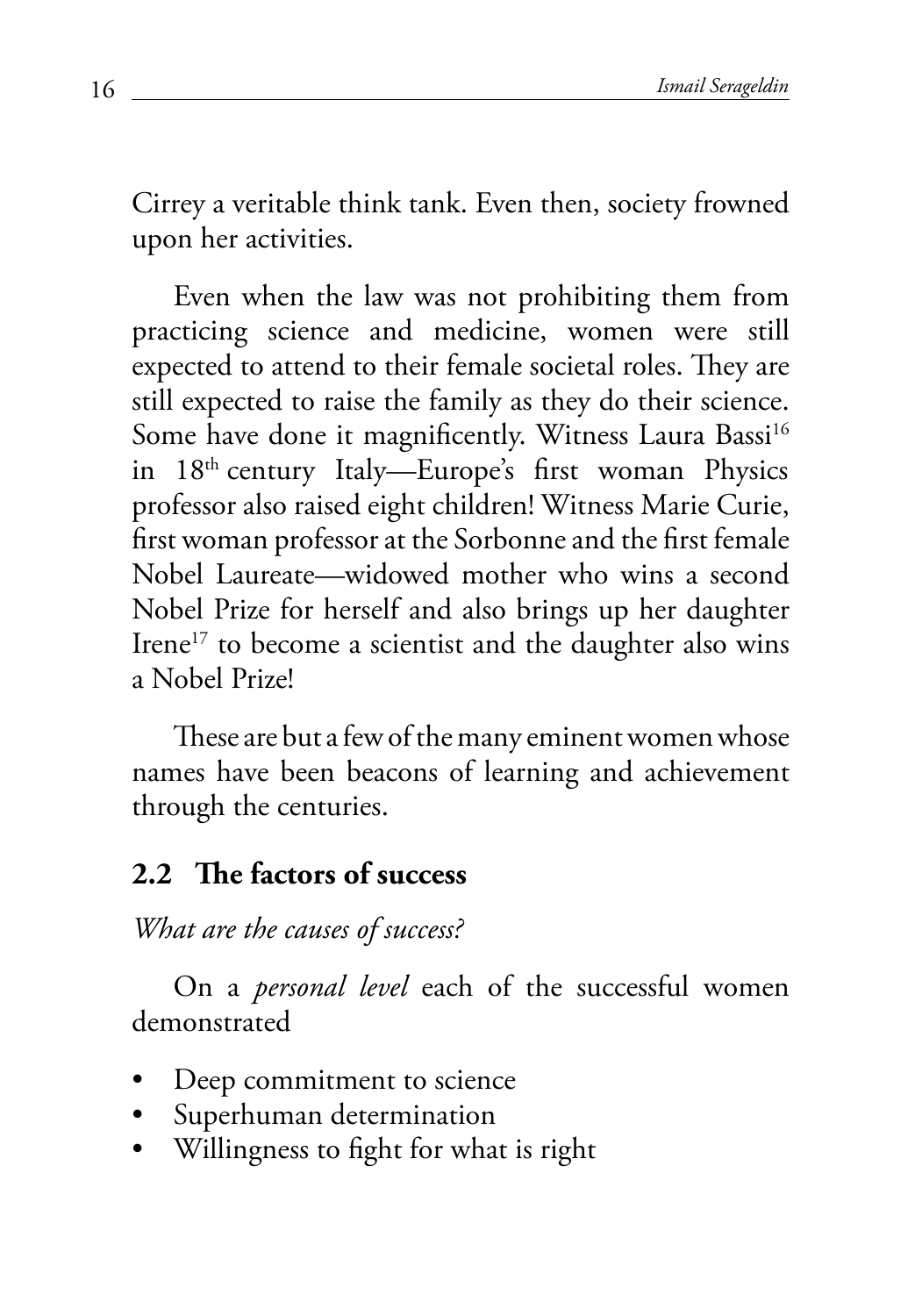- <span id="page-16-0"></span>• Mentoring benefits, and
- At least some supportive surroundings

In addition, some circumstances can also be favorable to help them overcome the myriad obstacles that block their way, and these are important to identify. Nurturing these supportive circumstances can help improve the conditions of women in science today. They include both public and private sources of support.

## *Public support*

Public support does play a role.

- Pagan Alexandria and the momentum of the Ancient Library of Alexandria supported Hypatia against Christian Alexandria, until the latter got the upper hand.
- The Church in the middle ages supported some nuns doing research, which is what enabled [Hildegard of](#page-35-0) Bingen<sup>18</sup> to achieve what she did.
- Italy supported women academics more than other parts of Europe, thus we have a proud tradition from [Trotula](#page-36-0)<sup>19</sup> in 11<sup>th</sup> century Salerno, to [Maria Agnesi](#page-36-0)<sup>20</sup> and Laura Bassi in the  $18<sup>th</sup>$  century.

### *Private support*

Private Support is also very important. In almost every case of a notable woman scientist defeating the odds to be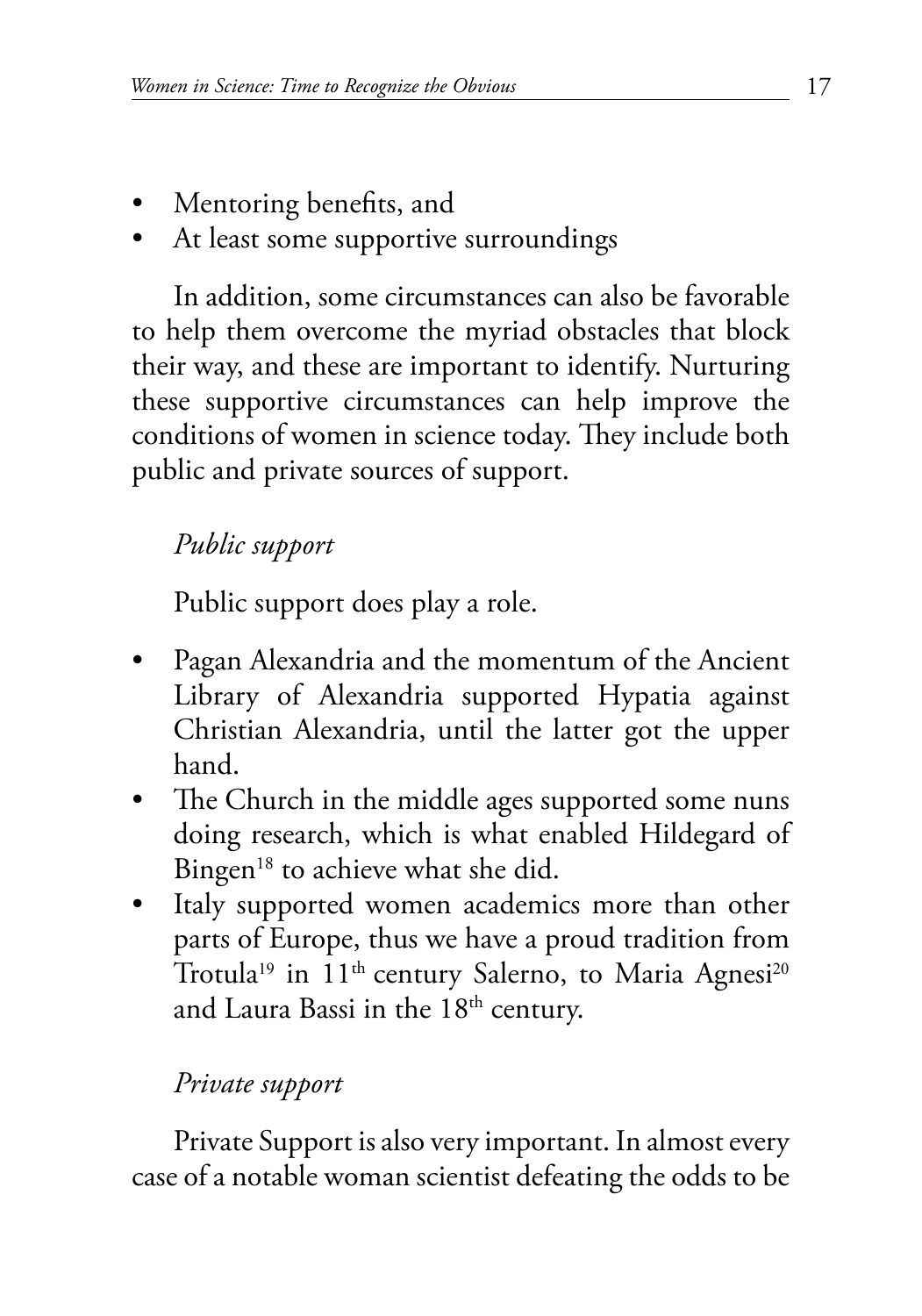<span id="page-17-0"></span>recognized for her talent, private and immediate support was important. Father, husband, brother, family and/or friends helped.

Thus Hypatia's father encouraged and helped her.

More recent, but possibly more enduring, it was the "Ladies of Baltimore" who helped make Johns Hopkins fully co-educational in the  $19<sup>th</sup>$  century. They provided the sustained support that encouraged the early generations of women students at that prestigious university.

## **2.3 Obstacles to Women in Science**

There are many obstacles, but they can be grouped into five broad themes:

- Double standard
- Barriers to access and advancement
- General discrimination
- Social ostracism
- Psychological barriers

### *2.3.1 Double standard*

In all aspects of social behavior today we note a double standard that puts on women an added burden. Science is regretfully not different. Women are assumed to be the assistants to men, not their peers, much less their leaders. This pernicious attitude finds frequent reflection,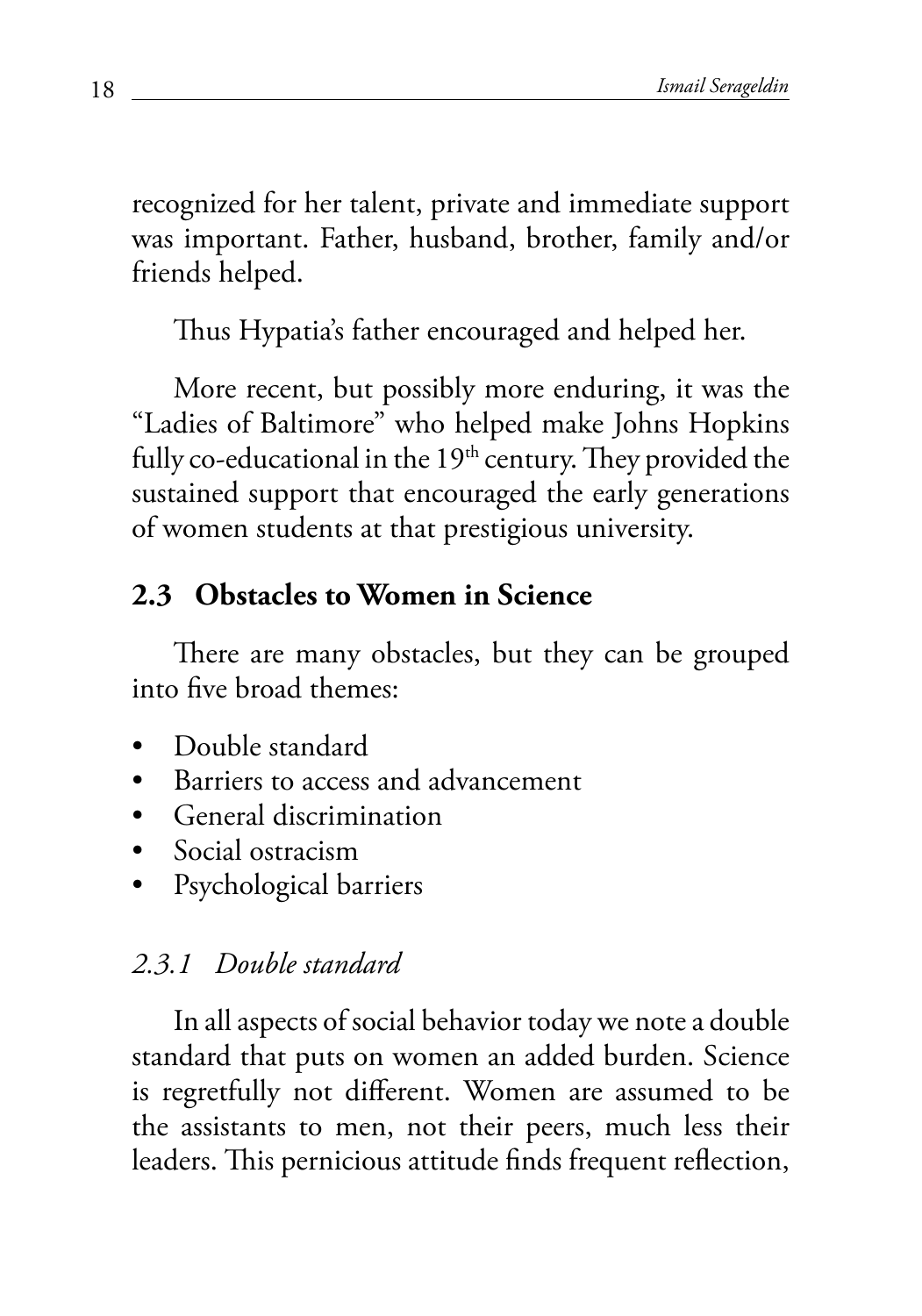<span id="page-18-0"></span>from Marie Curie to the present, that when women and men work as a husband and wife team—the husband is assumed to be the "brains of the outfit"!! The old double standard is alive and well even in the dispassionate scientific community. Women have to prove themselves time and again before being assumed to be the equal of men.

#### *2.3.2 Barriers to access*

Women suffer from many barriers to access throughout their careers in science. First and foremost, there is a universal discrimination against the girl child in many parts of the developing world, with enrolment and graduation rates lagging boys. Then subtle and not so subtle societal pressures operate to reduce their attendance at science and mathematics courses in higher education facilities.

Consider the enormous difficulties faced by the women who wanted to make a career in science in the  $19<sup>th</sup>$  century and well into the  $20<sup>th</sup>$  century. It is interesting to remember that Elizabeth Blackwell<sup>21</sup>, (UK/US, 1821– 1910) was the first woman to earn an MD degree (on 23 January 1849). She had 29 rejections from colleges until, as a joke, the Geneva NY College accepted her.

Today, in many parts of the developing world and in some parts of the industrialized countries too, early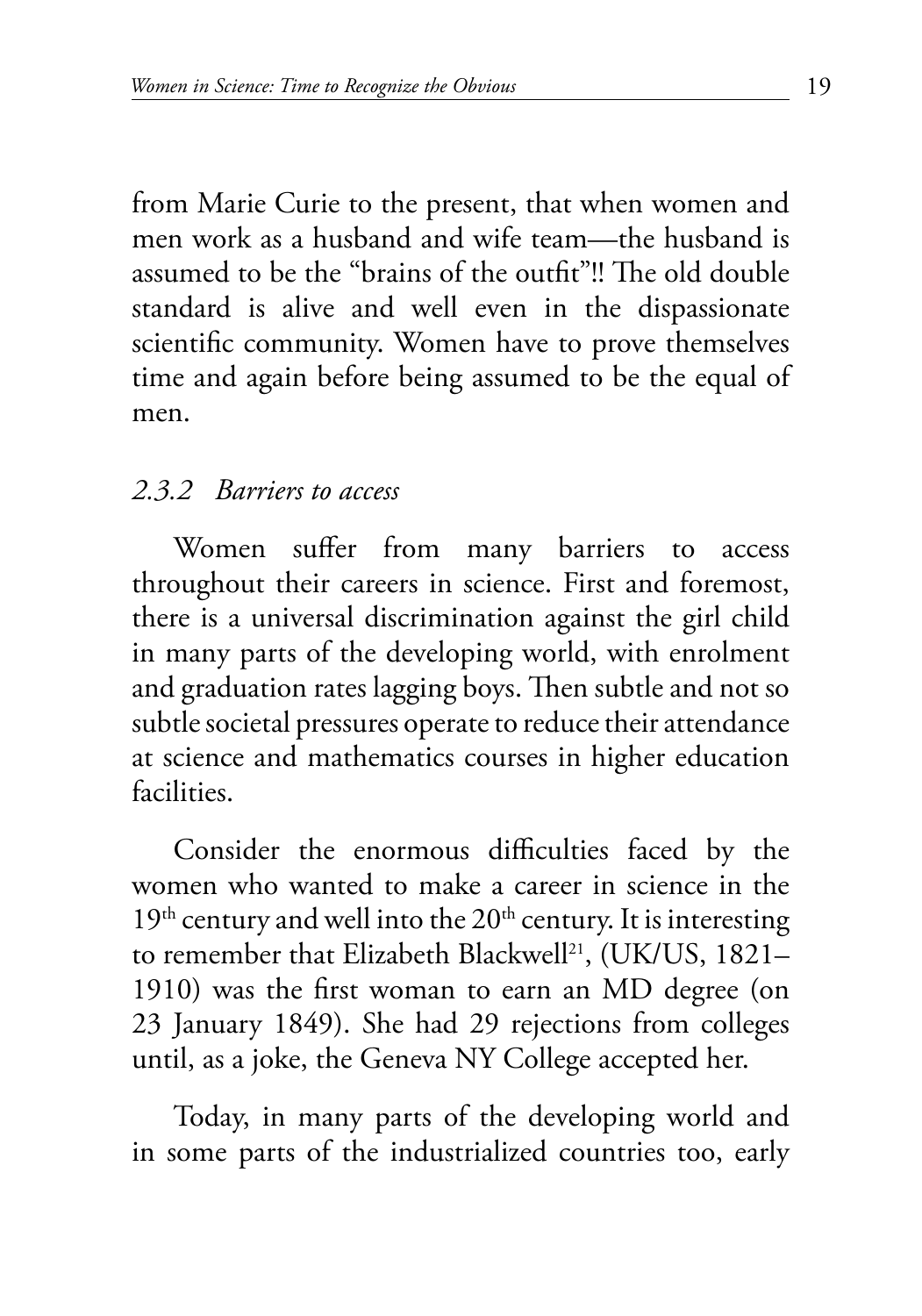marriage and abandonment of study and career choices are frequently the lot of talented women who in other societies could have flourished in science.

#### *2.3.3 General discrimination*

Barriers to entry are exacerbated by discriminatory practices on the job. We should not be deluded by the many successful careers of women in advanced institutions in the industrialized countries today. Many more suffer and continue to suffer, at entry, then by absence of opportunities, and lack of promotion opportunities or of adequate recognition.

For many reasons, a "glass ceiling" has existed in the world of employment and it is no different in many though certainly not all—scientific enterprises. Sometimes this discrimination takes the form of not giving women the opportunity to lead the team, and thus perpetually keep them from the visibility and experience that would help them get recognition and promotions. Sometimes it is motivated by a view that women are the secondary wage earner in the family and thus it is "all right" to pass them by in favor of their male colleagues, and sometimes it is because of a fear that they may marry and leave the enterprise after the enterprise has "invested in them" and so on … All the usual efforts at justifying discrimination in one form or another. Yet, most regretfully, it is so pervasive as to be almost unnoticed.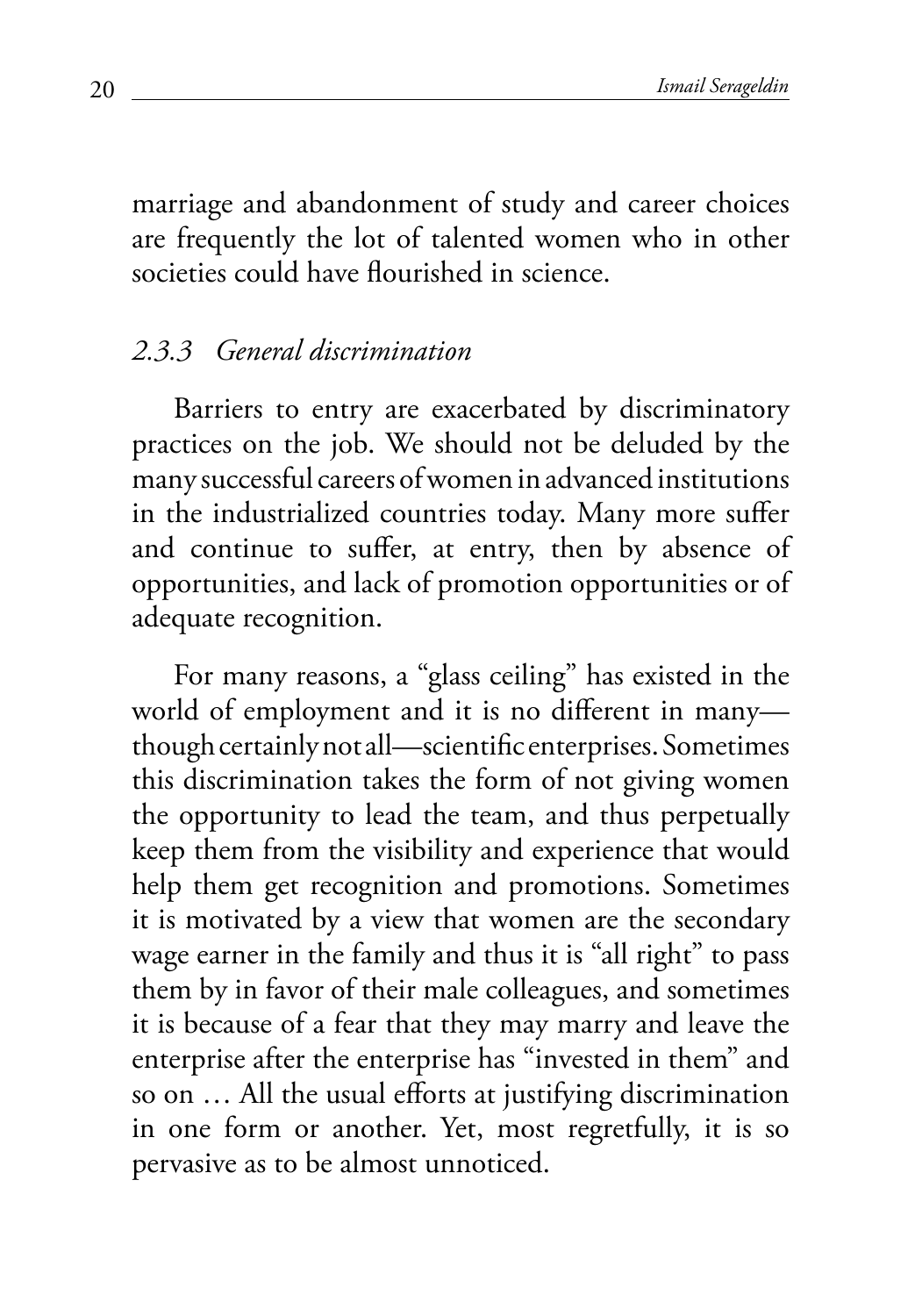<span id="page-20-0"></span>Recognition was denied to many women of distinction.

Ada Lovelace<sup>22</sup> (1815–1852), Daughter of Byron, explained the Babbage computer in a series of remarkable notes that for 30 years had to be signed only AAL because it was inappropriate for a "decent" woman of her rank in society to publish scientific material; while the men could gain fame and honor for so publishing. That attitude carried into the twentieth century, and Arthur Wallace Calhoun could still state in 1918 that "A woman's name should appear in print but twice—when she marries and when she dies."

[Cecilia Payne23](#page-37-0) had to endure the sexism rampant at Harvard in the 1920s as she tried to convince astronomers that hydrogen, not iron, was at the heart of the sun.

More recently:

Lise Meitner<sup>24</sup>, long-time associate of Otto Hahn, discovered nuclear fission, but did not share the Nobel Prize, although an element was later named after her.

Barbara McLintock<sup>5</sup>, who identified the "jumping genes", was ignored for decades—as "that crazy woman" until after her formal retirement and only when many other researchers confirmed her work. Belatedly, she received the 1983 Nobel Prize.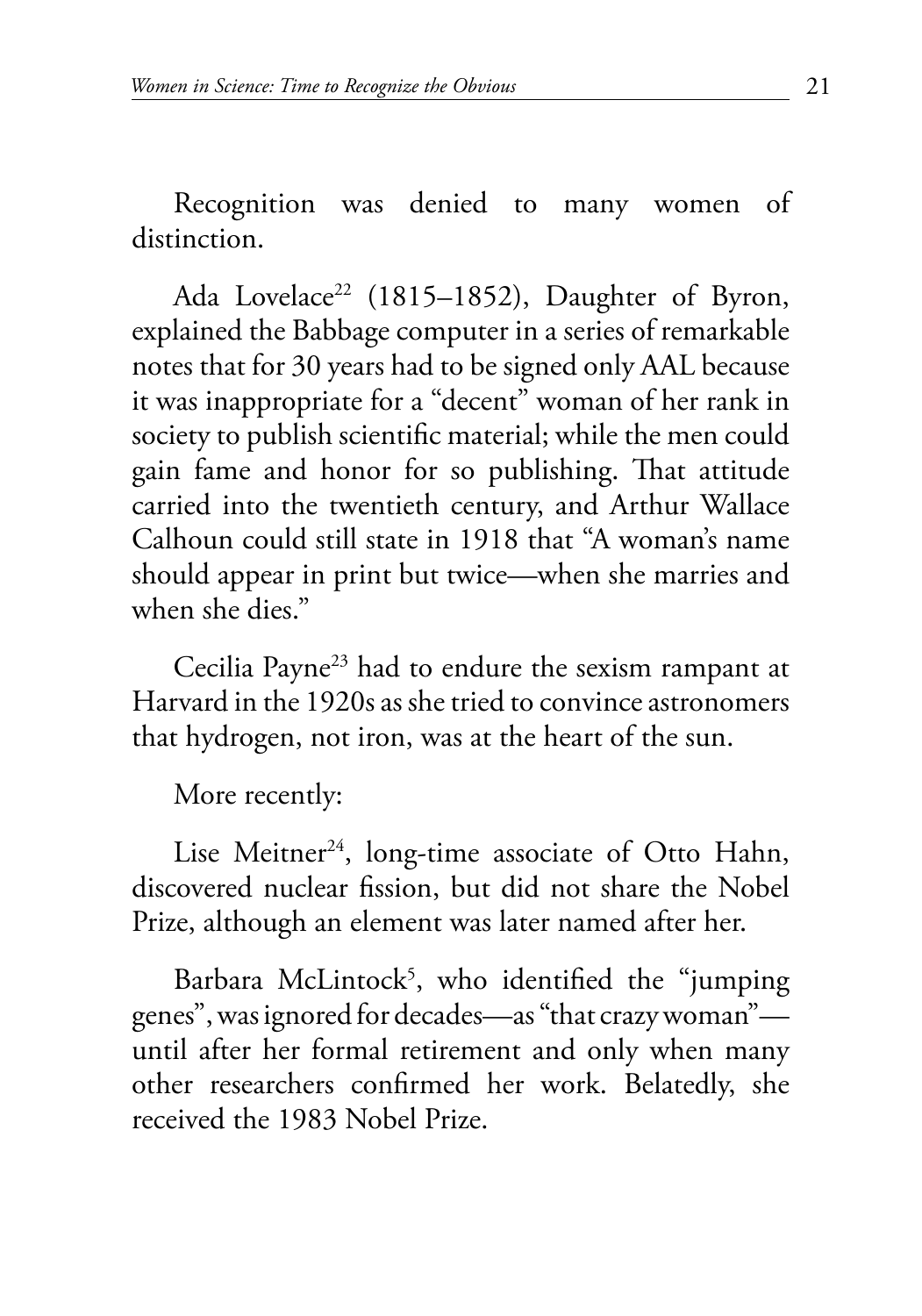<span id="page-21-0"></span>Rosalind Franklin<sup>25</sup>, had she lived longer, would perhaps have shared in the Nobel Prize for the discovery of DNA. I certainly hope so.

#### *2.3.4 Social ostracism*

Much of the networking that helps people advance in their chosen careers occurs at social gatherings where women have frequently been denied entry. This has taken the form of formal rules, or unstated practices, at clubs and professional societies. The Cosmos club in Washington did not allow women as full members until 1988, and the Royal Society had no female members till 1945.

We have come a long way since then … Recall that Margaret Peachy Burbidge<sup>26</sup> became first woman to head the Royal Greenwich Observatory and today, [Harriet](#page-39-0) Wallberg Henriksson<sup>27</sup> heads the Karolinska Institute in Sweden, Susan Hockfield<sup>28</sup> is President of MIT, [Shirley](#page-40-0) [Ann Jackson29](#page-40-0) is President of Rensselaer Polytechnic Institute (RPI), Rita Colwell<sup>30</sup> headed the NSF and [Jane](#page-41-0) [Lubchenko31](#page-41-0) was elected president of ICSU. [Mamphela](#page-41-0) [Ramphele32](#page-41-0) was Vice-chancellor of Cape Town University and Managing Director of the World Bank; and so many other remarkable women shine in the realm of science that we might be tempted to ignore the very real difficulties that they encounter.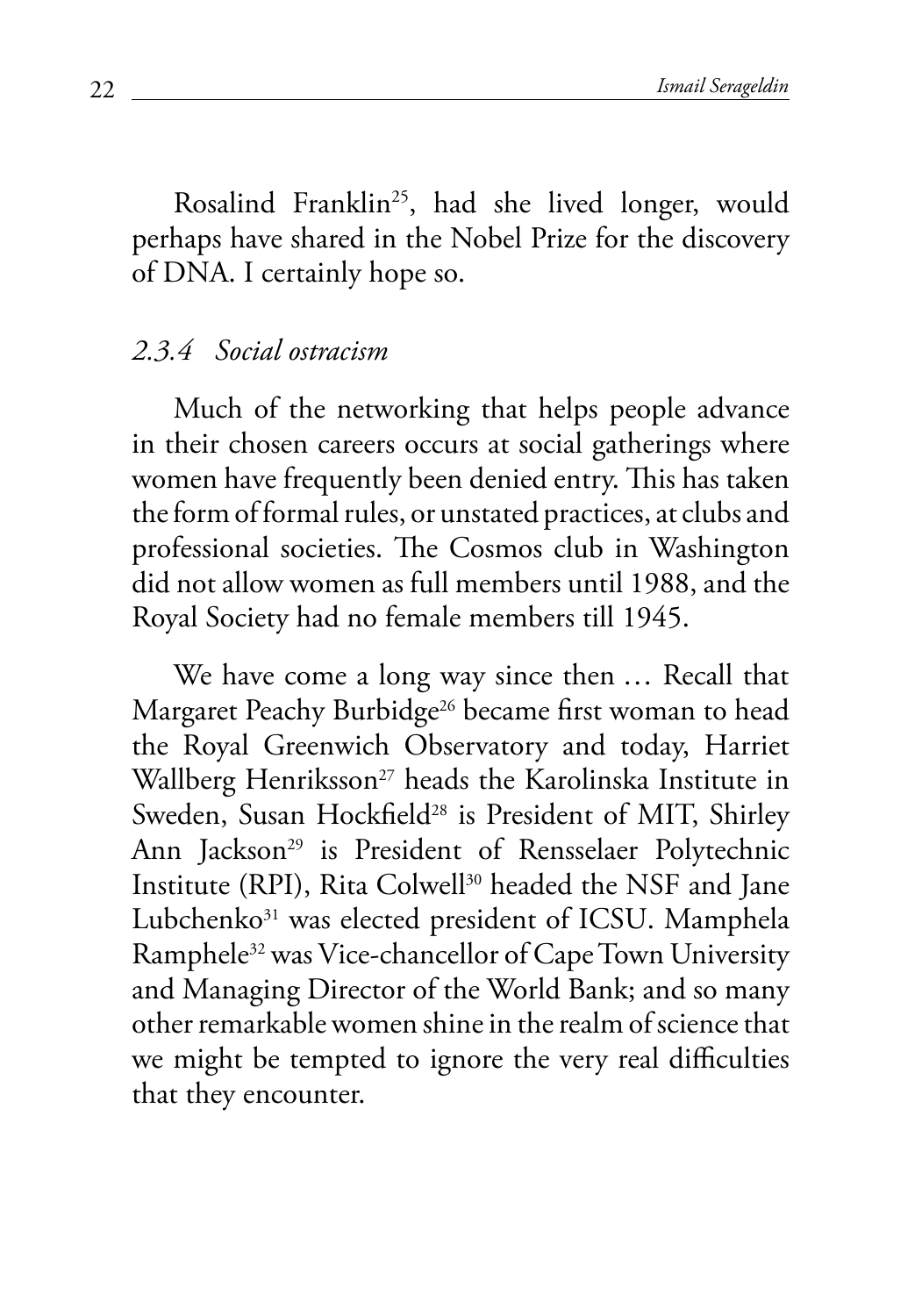#### <span id="page-22-0"></span>*2.3.5 Psychological obstacles*

Prejudice often carries onto the mind of the victim. Thus Mary Somerville $^{\rm 33}$  in 19th century Britain, wrote that "…genius, that divine spark from heaven, is not granted to the female sex…" despite herself being a scientist of ability, and a great popularizer of science.

But today ...

Mathematician Julia Bowman Robinson<sup>34</sup> (1919– 1985), who served as the first woman president of the American Mathematical Association in 1983/84, did not want to be known as the first woman to have done this or that, but to be remembered for the quality of her work.

Indeed we must be grateful to the women pioneers who would not be deterred by these myriad obstacles and who by their determination paved the way for the many young girls entering science all over the world, and who will redress these grievous past imbalances by their achievements in the decades to come.

### **3. THE TASK AHEAD**

We need to empower women in every domain, and science is no exception. We must do so because empowerment of women is the key to all development; because discrimination is wrong in any domain; and because science cannot discriminate against women and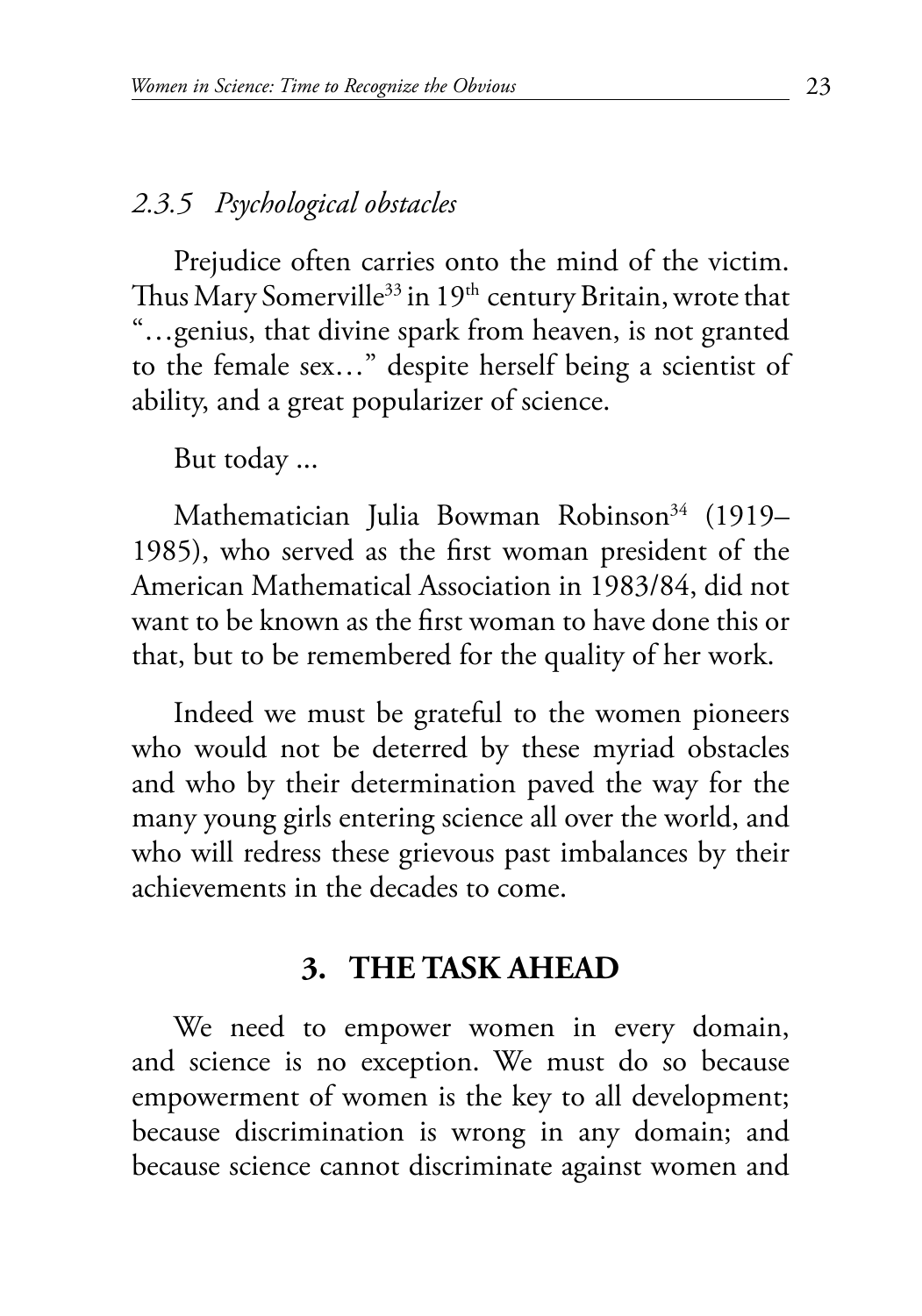remain true to the values of science, to its own moral code of objectivity.

The task will be difficult, because the remaining issues are not legal boundaries to overcome, they are behavioral issues ... Bringing about behavioral change is infinitely more difficult than changing a law. Although the law is important to help prevent the most egregious behavior, as Martin Luther King Jr. said about civil rights legislation:

> *"Morality cannot be legislated, but behavior can be regulated. Judicial decrees may not change the heart but they can restrain the heartless."*

Frankly, in many places today, it is not legal discrimination that we confront. We are now up against subtle, and not so subtle, discriminatory behavior that needs changing.

We need to create work environments where women are empowered. There are a few simple rules to follow: accept that in all our societies, women have a larger burden in child rearing than men, and thus accommodate that in the work environment: generous maternity leaves, part-time employment and flexible hours are a must. Do not penalize a woman's career because she chooses to work part-time in the most crucial child-rearing years. Ensure the presence of role models and mentors in the organization, and make sure that women receive adequate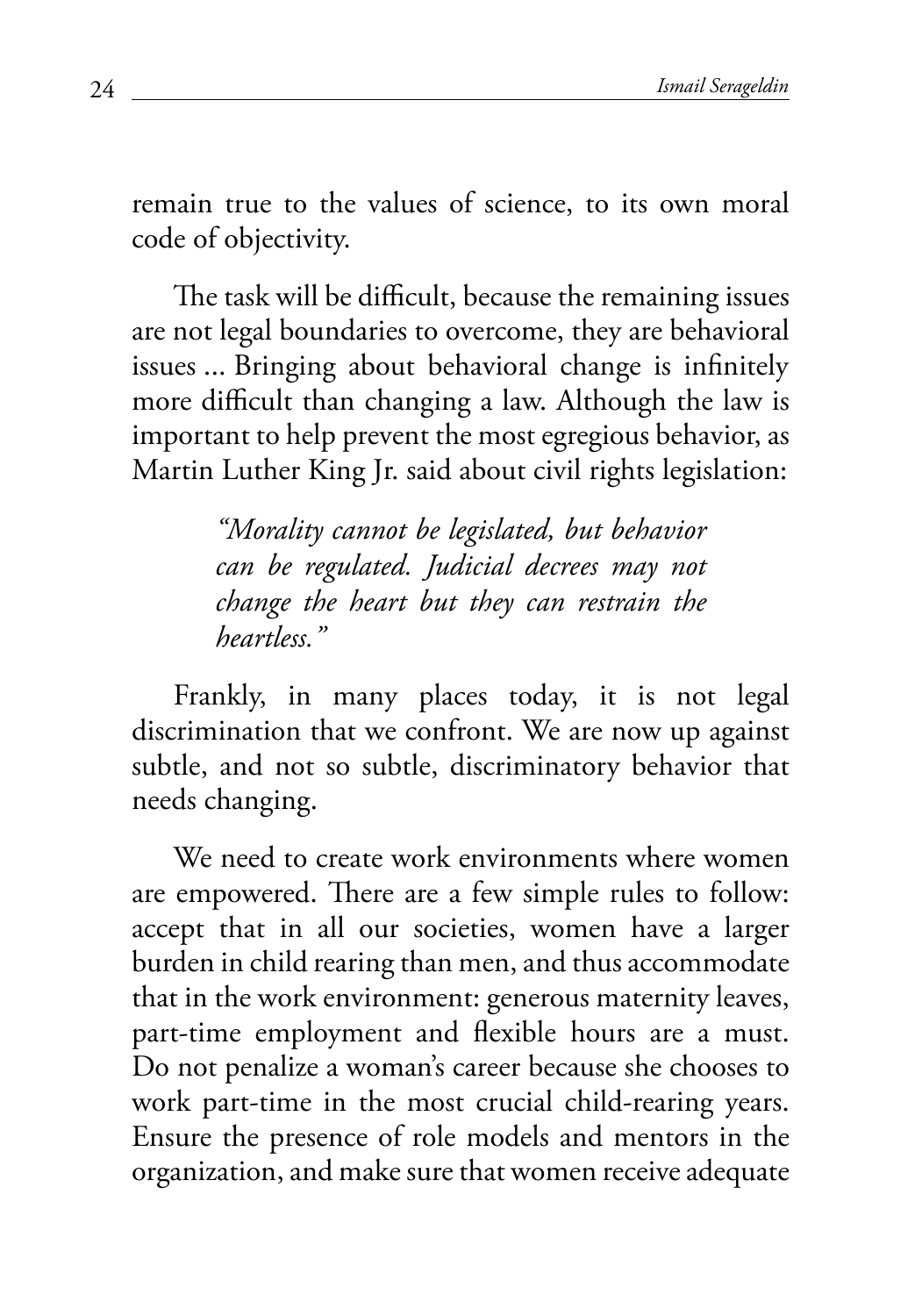public recognition for their achievements, especially when they work as part of a team that includes men. Finally, also involve women in the design of research programs that they may bring to the fore topics that may be of particular interest to them.

That, my friends, is the true revolution. Simple as these steps may sound, they can lead to an inviting nurturing work environment where women are allowed to grow to their full potential. That in turn is a necessary antidote to the conditions of our world today. This is not a favor we do to women; it is simply a recognition of their basic human rights, and an affirmation of the values of science and the scientific method.

So let us all commit ourselves to creating a new order of things. But let us not falter, for women's issues are no luxury that we can take or leave. This is not just a matter of equity and fairness, although it is certainly that.. it is also a matter of life and death—

Look at the world around us today. Look at the terrible statistics of maternal mortality and infant mortality. Look at the rampant feminization of poverty and hunger … Look at the world and recognize the facts…

It is strange that facts of rampant discrimination can stare us in the face but not be seen for what they are. Recall my earlier mention of Amartya Sen's stunning essay entitled: "100 million women are missing", which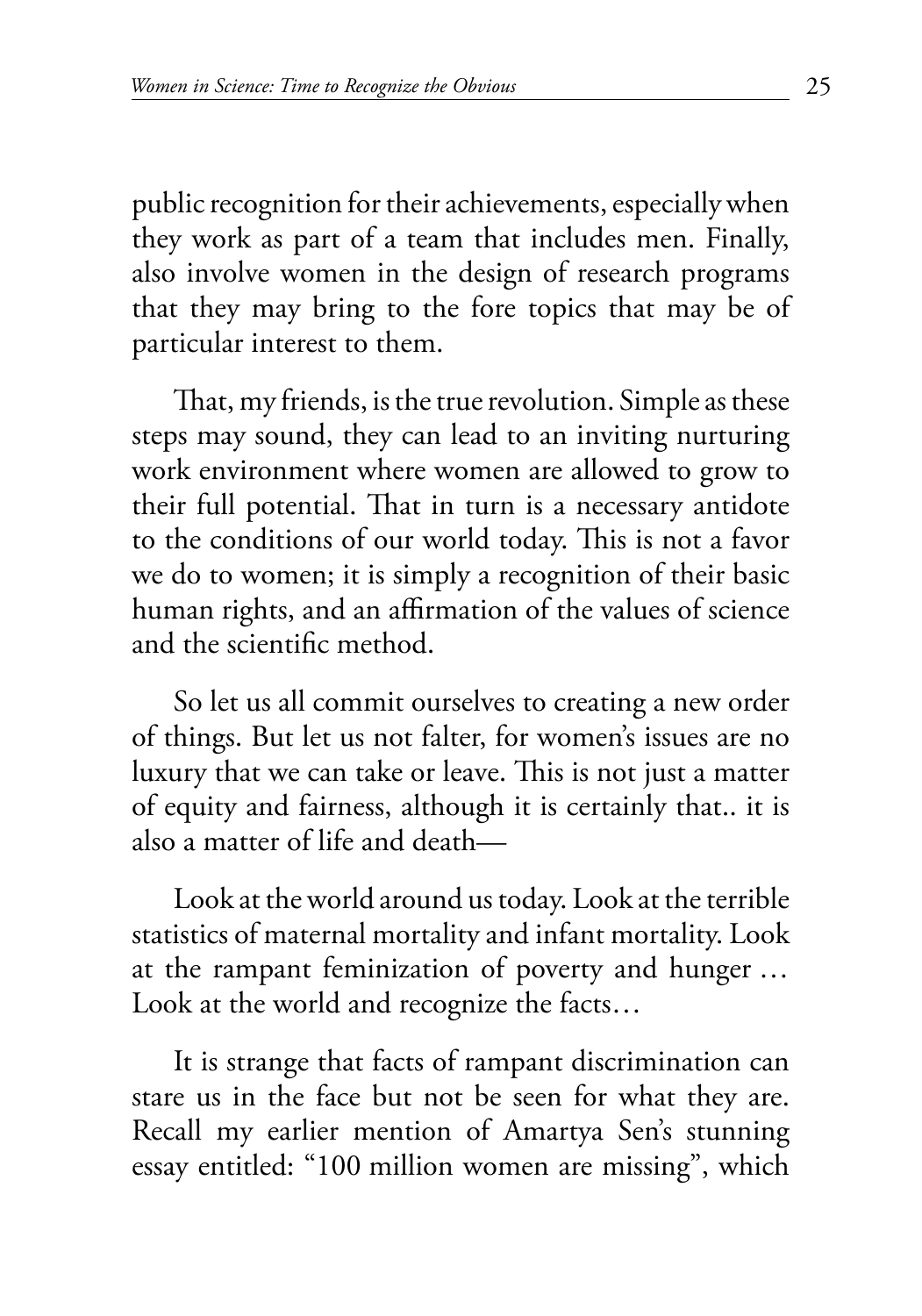<span id="page-25-0"></span>raised a furor. Just taking the census figures for age-sexspecific mortality rates in the Indian sub-continent, Sen calculated that had the more general global figures prevailed, there would have been 100 million more women in the population. The evidence was there staring us in the face …

Most intriguing was the reaction of many distinguished scientists (men) who started quibbling with the numbers. Redoing the calculations, they would argue that the number is really "only 63 million" or no, "it is really 106 million", or more precisely 93 million … whatever it was, it was and is a very large number. It bespeaks of systematic discrimination against the girl child and calls for urgent action to redress these conditions …

So let us take action. Let us resolve to strengthen the factors of success, those factors that can help determined and deserving women overcome the obstacles. And as we work on the problems of today, let us study and learn from the past. Indeed, just rectifying past injustices in the historical record, is not only fair, it is an important part of empowering the future generations of women. Even when such "revisionist history" proves traumatic to a few, it can be empowering and inspiring to many.

Redressing the wrongs of the past, through historical scholarship, creates strength for the present and the future. Gerda Lerner<sup>35</sup> in 1982 addressing the Organization of American Historians as their new president said: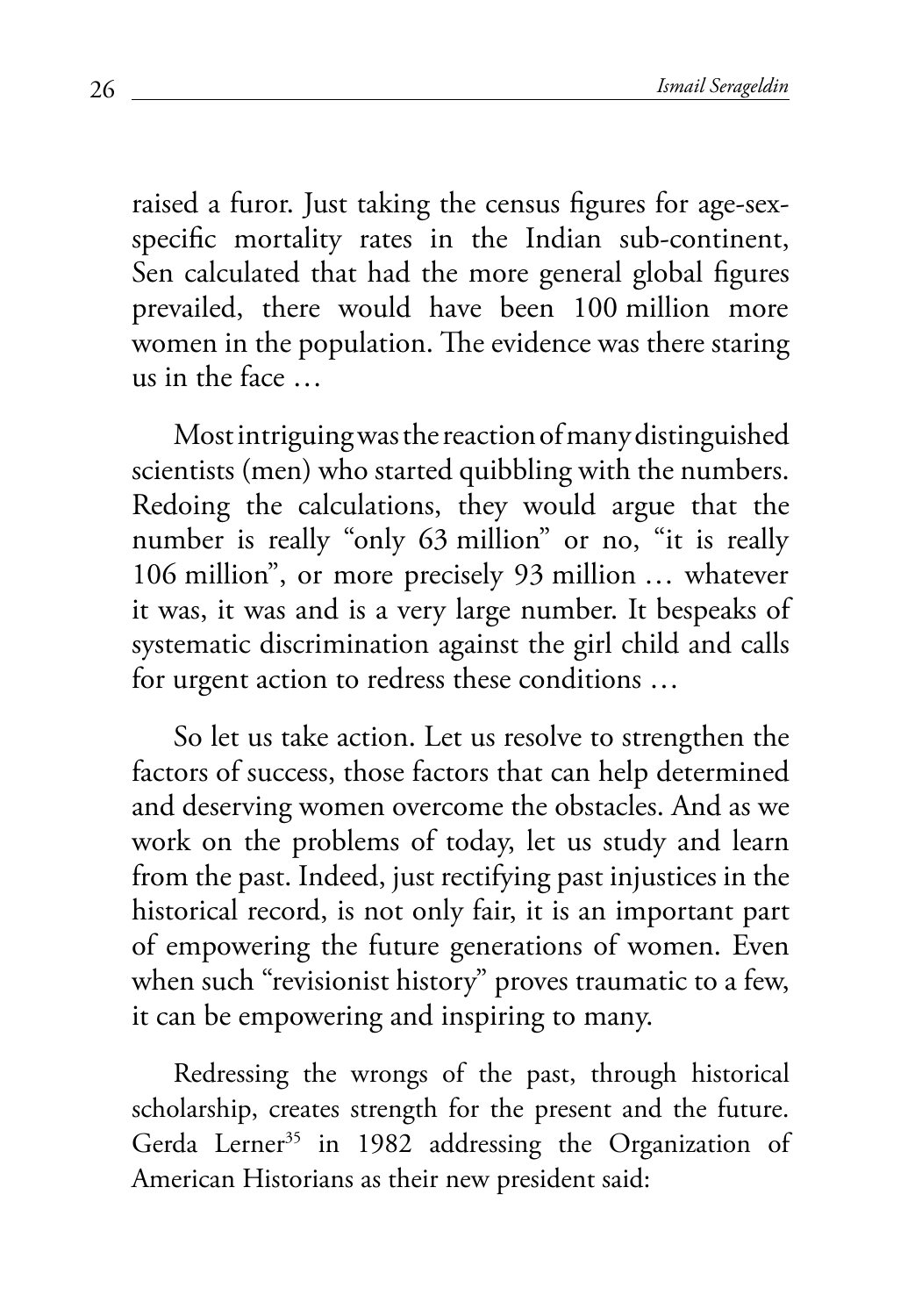*"If the bringing of women—half the human race—into the center of historical inquiry poses a formidable challenge to historical scholarship, it also offers sustaining energy and a source of strength."*

From the past to the present and the future is a straight trajectory that must be bent to our dreams of better tomorrows.

#### *Working for better tomorrows*

So, learning from the past, how can we improve conditions for women in science?

We need to provide a working environment that responds to women's needs, enhance support, provide mentoring and ensure encouragement in order that the talented women scientists of tomorrow can truly blossom to full potential.

Today, we are sustained more by networks than by individuals. So let us establish these networks, let us strengthen those that exist. Let us reach out to the women who are not yet reached by such supportive and nurturing networks.

Be inspired by the example of Lydia Makhubu, founder of the Third World Organization of Women Scientists. Try to build links to TWOWS as you establish and expand your own new networks.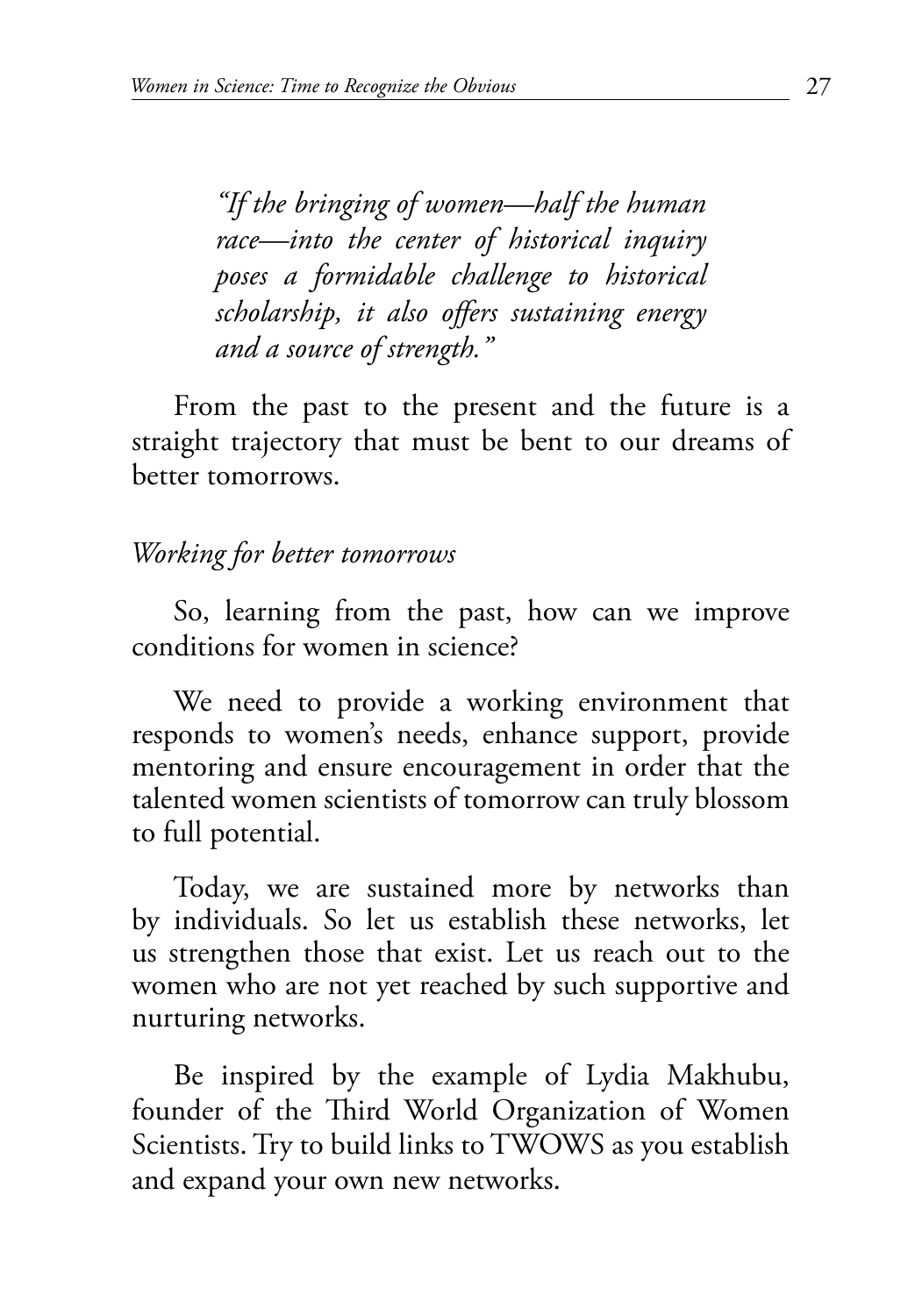Let such networks involve both men and women. For working together men and women can do much to change society. We need to breathe with both lungs, and walk with two legs. The battle for women in science is a battle for the whole of society, for all humankind.

We must not only mobilize women, we must also educate men. We must hold up mirrors that show them society as it really is, and open windows through which they can see the world as it can be. We cannot focus on building and empowering the women of tomorrow without worrying about re-educating the men of yesterday.

Theobstacles are large, but they are not insurmountable. The journey is long, but women have already come a long way, and men are increasingly recognizing their responsibilities to help remove the many obstacles that still prevent women scientists from rising to their full potential and to give society the full measure of their talent.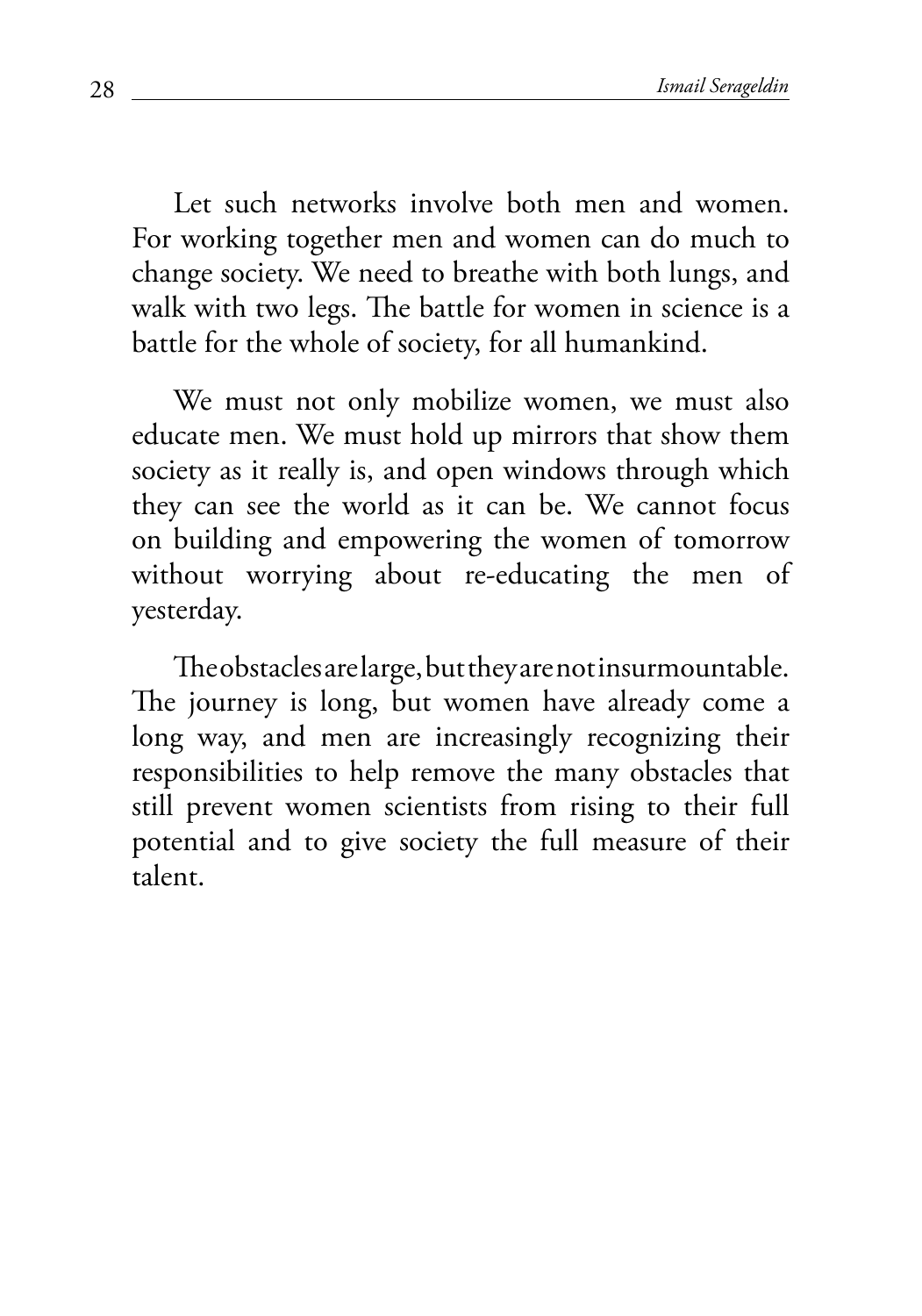#### **ENDNOTES**

<span id="page-28-0"></span>1 **[Marie Sklodowska Curie](#page-6-0)** (1867–1934), physicist and radiochemist; *a two-time Nobel laureate: 1903 Nobel Prize in Physics, and 1911 Nobel Prize in Chemistry*. She was a Polish– French chemist, and pioneer in the early field of radiology. She also became the first woman appointed to teach at the Sorbonne. She was born in Warsaw, and spent her early years there, but in 1891 at age 24, moved to France to study science in Paris. She obtained all her degrees and conducted her scientific career there, and became a naturalized French citizen. She founded the Curie Institutes in Paris and in Warsaw.

2 **[Maria Goeppert Mayer](#page-6-0)** (1906–1972) mathematical physicist; *1963 Nobel Prize in Physics* was born in Silesia. She obtained her education in Goettingen. During 1920s, Goettingen was perhaps the most active place in developing the ideas of modern quantum mechanics and applying them to atoms. She wrote her PhD thesis on the decay of excited states by the simultaneous emission of two quanta. In Goettingen, She met Joe Mayer, a theoretical chemist from the United States on a fellowship and they were married shortly, and moved to the United States. They worked at Johns Hopkins University, and wrote a textbook on Statistical Mechanics, which became widely used. Following World War II, she joined her husband at the University of Chicago, and there she made her famous discoveries on the Nuclear Shell Model. Her contribution to the Nuclear Shell Model can be roughly divided into three parts: (i) Discovery of the Magic Numbers (a configuration of a magic number of neutrons or protons; and are in all kinds of nuclear processes. They are: 2, 8, 20, 28, 50, 82, 126); (ii) Explanation of the Magic Numbers for which she shared the 1963 Nobel Prize with Hans Jensen; and (iii) nuclear pairing.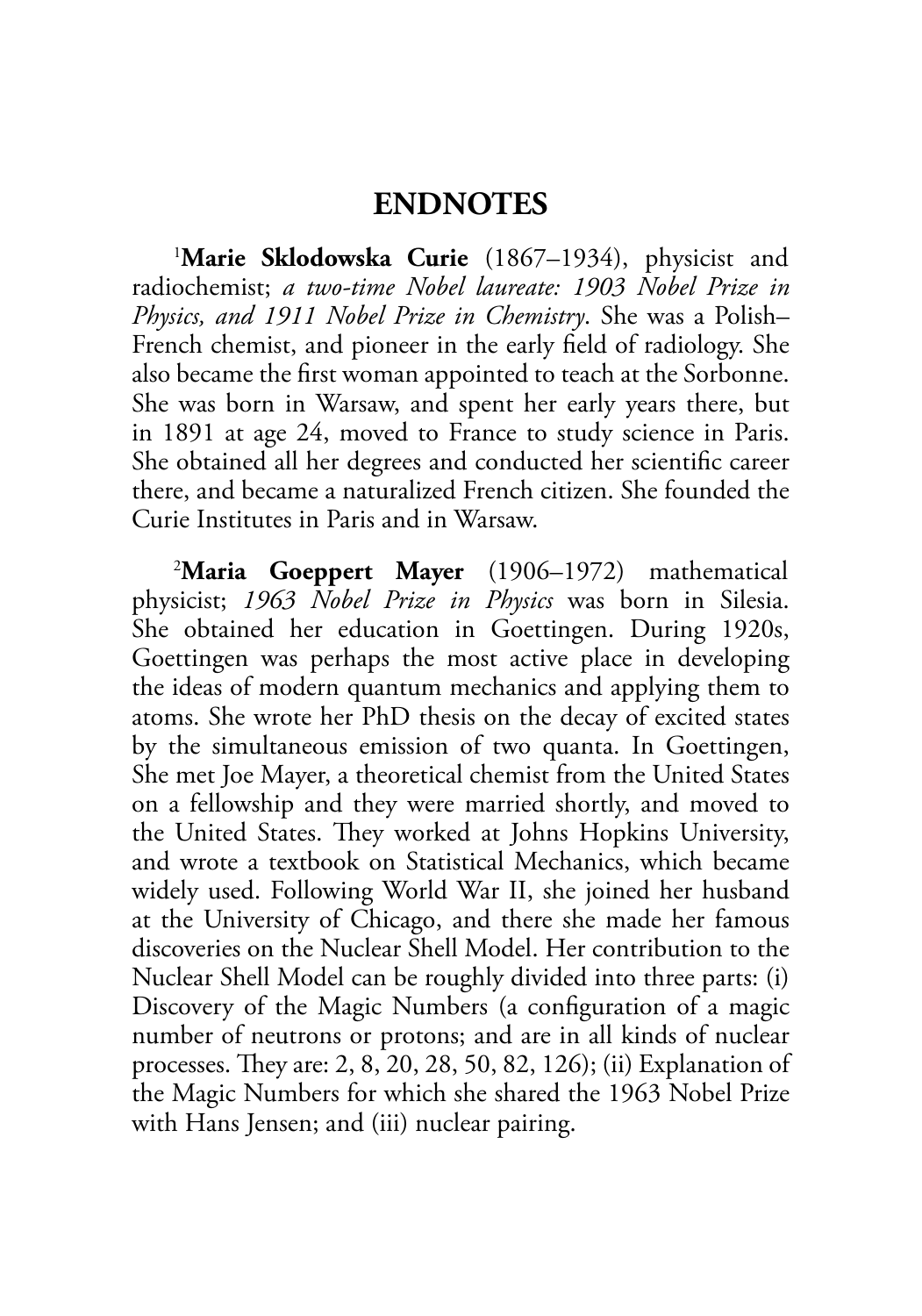<span id="page-29-0"></span>3 **[Rita Levi–Montalcini](#page-7-0)** (1909–) neuroembryologist; *1986 Nobel Prize in Physiology or Medicine*; Italian–American neurologist, born in Turin, Italy. A dual citizen of Italy and the United States, Levi-Montalcini did her most important work at Washington University with Stanley Cohen. The pair isolated a nerve-growth factor, the first of many cell-growth factors found in animals. For this discovery Levi–Montalcini and Stanley Cohen were awarded the 1986 Nobel Prize in Physiology or Medicine.

4 **[Rosalyn Sussman Yalow](#page-7-0)** (1921–) American medical physicist; *1977 co-winner Nobel Prize in Physiology or Medicine for her development of the radioimmunoassay (RIA) technique*. She graduated (1941) from Hunter College, where she developed an interest in physics. Soon after graduation she received an offer for a teaching assistantship in Physics from the University of Illinois. She was the only woman, and the first since 1917, among the department's 400 members. She received her PhD in 1945. Following graduation, she joined the Bronx Veterans Administration Hospital to help set up its radioisotope service. There she collaborated with Solomon Berson to develop RIA, a radioisotope tracing technique that allows the measurement of tiny quantities of various biological substances in the blood. Despite its huge commercial potential, Rosalyn Yalow and Solomon Berson refused to patent the method. In 1976, Rosalyn became the first female recipient of the Albert Lasker Award for Basic Medical Research. The following year she received the Nobel Prize, together with Roger Guillemin and Andrew V. Schally.

5 **[Barbara McClintock](#page-7-0)** (1902–1992) geneticist; *1983 Nobel Prize in Physiology or Medicine*. She was born in Hartford, CT, and obtained her undergraduate and doctoral degrees at Cornell University's College of Agriculture. She was supported by a fellowship from the National Research Council (1931–1933); 1941 until her death, she worked at the Cold Spring Harbor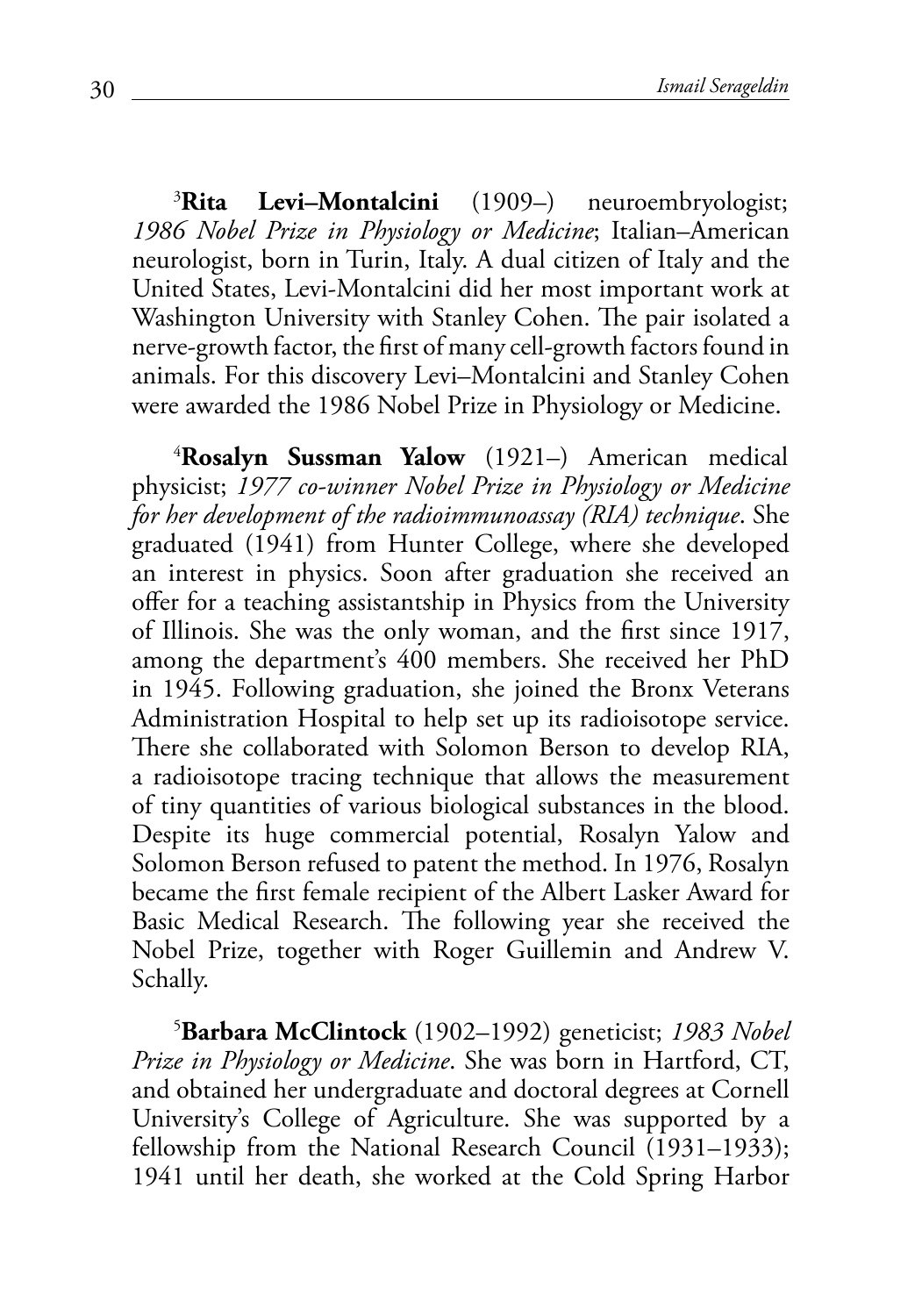<span id="page-30-0"></span>Laboratory in New York. In 1944, became the third woman elected to the Academy. In the 1940s and 1950s, McClintock's work on the cytogenetics of maize led her to theorize that genes are transposable, they can move around, on and between chromosomes. She drew this inference by observing changing patterns of coloration in maize kernels over generations of controlled crosses. The idea that genes could move did not seem to fit with what was then known about genes, but improved molecular techniques of the late 1970s and early 1980s allowed other scientists to confirm her discovery, and consequently she was awarded the 1983 Nobel Prize in Physiology or Medicine. She was the first American woman to win an unshared Nobel. Among the many honors awarded, in 1970 the National Medal of Science, the US Government's highest science award.

6 **[Linda B. Buck](#page-7-0)** (1947–) is an American biologist born in 1947 in Seattle, Washington. *She and Richard Axel shared the 2004 Nobel Prize in Physiology or Medicine* for their work on olfactory receptors, in their landmark paper published in 1991. Buck and Axel cloned olfactory receptors, showing that they belong to the family of G protein-coupled receptors. By analyzing rat DNA, they estimated that there were approximately 1,000 differentgenes for olfactory receptors in the mammalian genome. This research opened the door to the genetic and molecular analysis of the mechanisms of olfaction. Buck obtained her BSc in Psychology and Microbiology (1975), and her PhD in Immunology (1980). Her primary research interest is on how pheremones and odors are detected in the nose and interpreted in the brain. She is also studying the mechanisms underlying aging and the lifespan of *C. elegans*.

7 **[Diane Fossey](#page-9-0)** with an early and avid interest in animals, entered college as a pre-veterinary major, but switched majors to occupational therapy. Following her graduation from San Jose State College (1954), she served as Director of the Occupational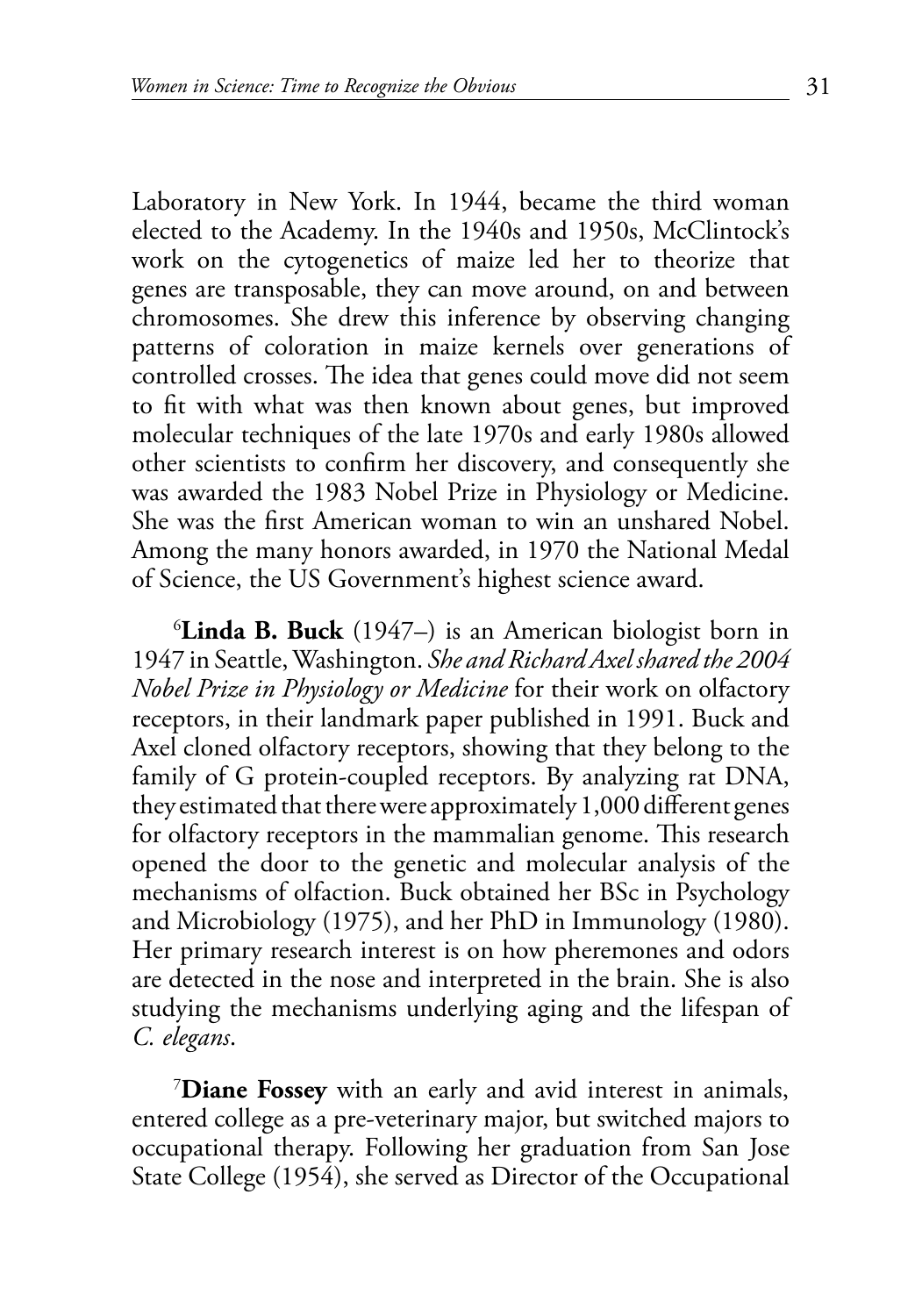<span id="page-31-0"></span>Therapy Department at the Kosair Crippled Children's Hospital, Louisville, Kentucky. In 1963, she fulfilled a lifelong dream to travel to Africa, where she met renowned paleontologists Mary and Louis Leakey, who inspired her to study mountain gorillas. She studied and lived with mountain gorillas in the Republic of Congo. She fled to Rwanda when civil war broke out in Congo (1967), and established the Karisoke Research Foundation. She divided her time between conducting field work in Rwanda and earning a PhD from Cambridge University (1976). Her bestselling memoir, *Gorillas in the Mist*, which chronicles her time spent living with the gorillas and battling poachers, was published in 1983, and made into a film starring Sigourney Weaver. Fossey was murdered in a Rwandan camp in 1985.

8 **[Jane Goodall](#page-9-0)** (1934–), PhD, is an English primatologist, ethologist and anthropologist, probably best-known for conducting a 34-year study of chimpanzee social and family life, as director of the Jane Goodall Institute in Gombe Stream National Park, Tanzania. In 1977, Goodall established the Jane Goodall Institute, which supports the Gombe research and is a global leader in the effort to protect chimpanzees and their habitats. Goodall was instrumental in the recognition of social learning, thinking, acting, and culture in wild chimpanzees, their differentiation from the bonobo, and the inclusion of both species along with the gorilla as Hominids. One of her major contributions to the field of primatology was the discovery of tool use in chimpanzees. Some chimpanzees poke twigs into termite mounds; the termites grab onto the stick with their mandibles and the chimpanzees then just pull the stick out and eat the termites.

9 **[Francine \(Penny\) Patterson](#page-9-0)** (1947–), USA, is a researcher who taught a modified form of American Sign Language to a gorilla "Koko". She earned her BA in Psychology (1970), University of Illinois, Urbana–Champaign, and her PhD (1979)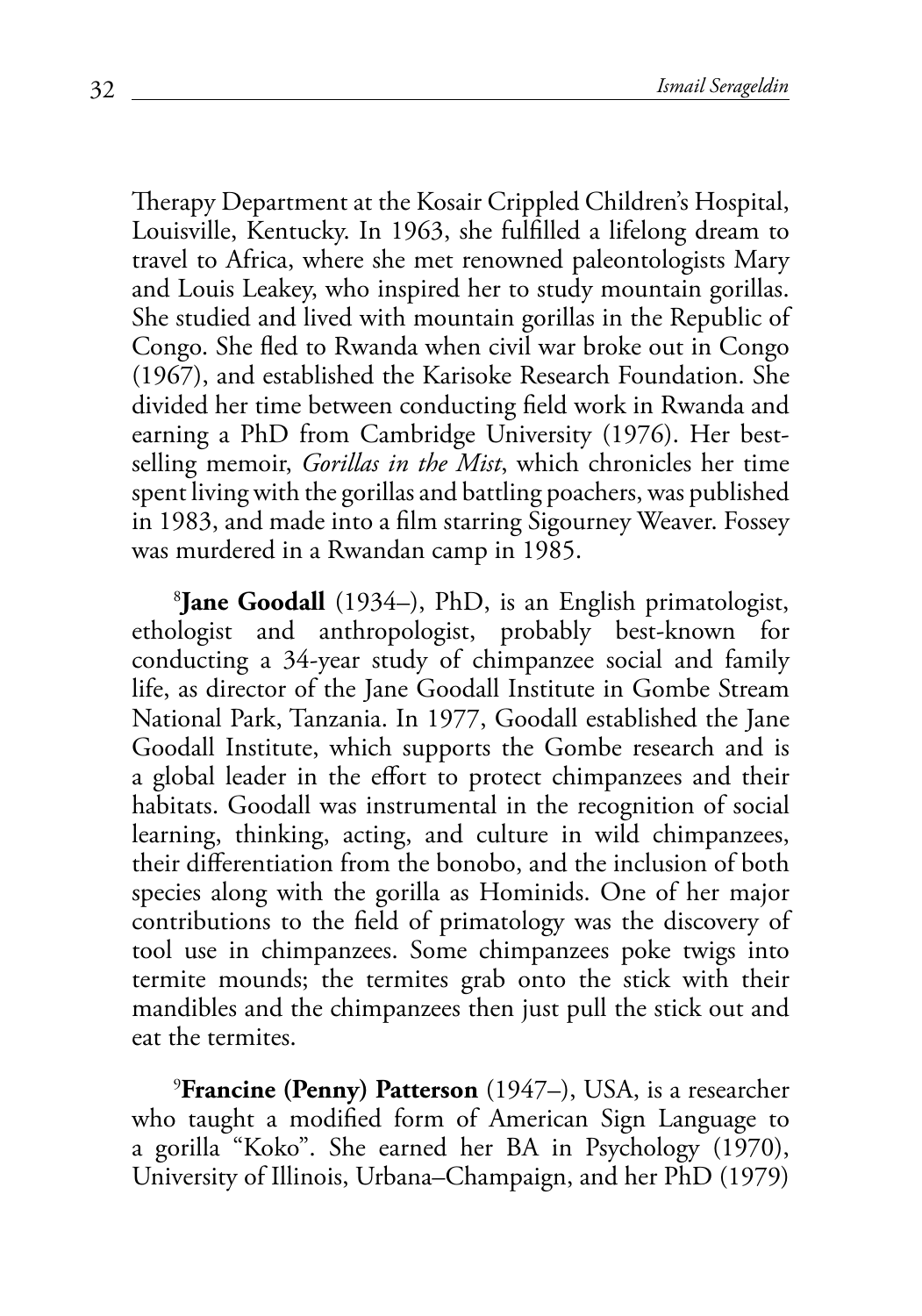<span id="page-32-0"></span>from Stanford University, with her dissertation Linguistic *Capabilities of a Lowland Gorilla* on teaching sign language to Koko and another gorilla "Michael". Currently, she serves as the President and Research Director of The Gorilla Foundation. She is an Adjunct Professor of Psychology at Santa Clara University; is a member of the Board of Consultants at the Center for Cross Cultural Communication in Washington, DC, and is the Editor-in-Chief of the *Gorilla* journal. She is the author of The *Education of Koko*, and has collaborated on the children's books *Koko's Kitten, Koko–Love!: Conversations With a Signing Gorilla*, and *Koko's Story*.

<sup>10</sup>[Merit Ptah](#page-13-0) (c. 2700 BCE), was probably the first physician in the world and the first woman in science known by name. Her picture can be seen on a tomb in Egypt's Valley of the Kings. Her son, who was a High Priest, described her as "the Chief Physician". The IAU named the impact crater *Merit Ptah* on Venus after her.

<sup>11</sup>**[En Hedu' Anna](#page-13-0)**, Priestess of the Moon Goddess (c. 2354 BCE). She is the first female recorded in technical history. Her name means "ornament of heaven". We do have translations of 42 of her poems, the most famous *Exultation of Inanna*. To put her into perspective, modern astronomy and mathematics began there, with the priests and priestesses in Sumeria and Babylon. They established a network of observatories to monitor the movements of the stars. The calendar they created is still used to date for certain religious events like Easter and Passover.

<sup>12</sup>[Agnodice](#page-14-0) in Greek legend was a virgin of Athens who disguised herself as a man in order to learn medicine from Herophilos. She learned to be a midwife and began to practice as such. She always revealed her femininity to her patients, and as a consequence she became immensely popular. She was so popular that male physicians who were put out of work by her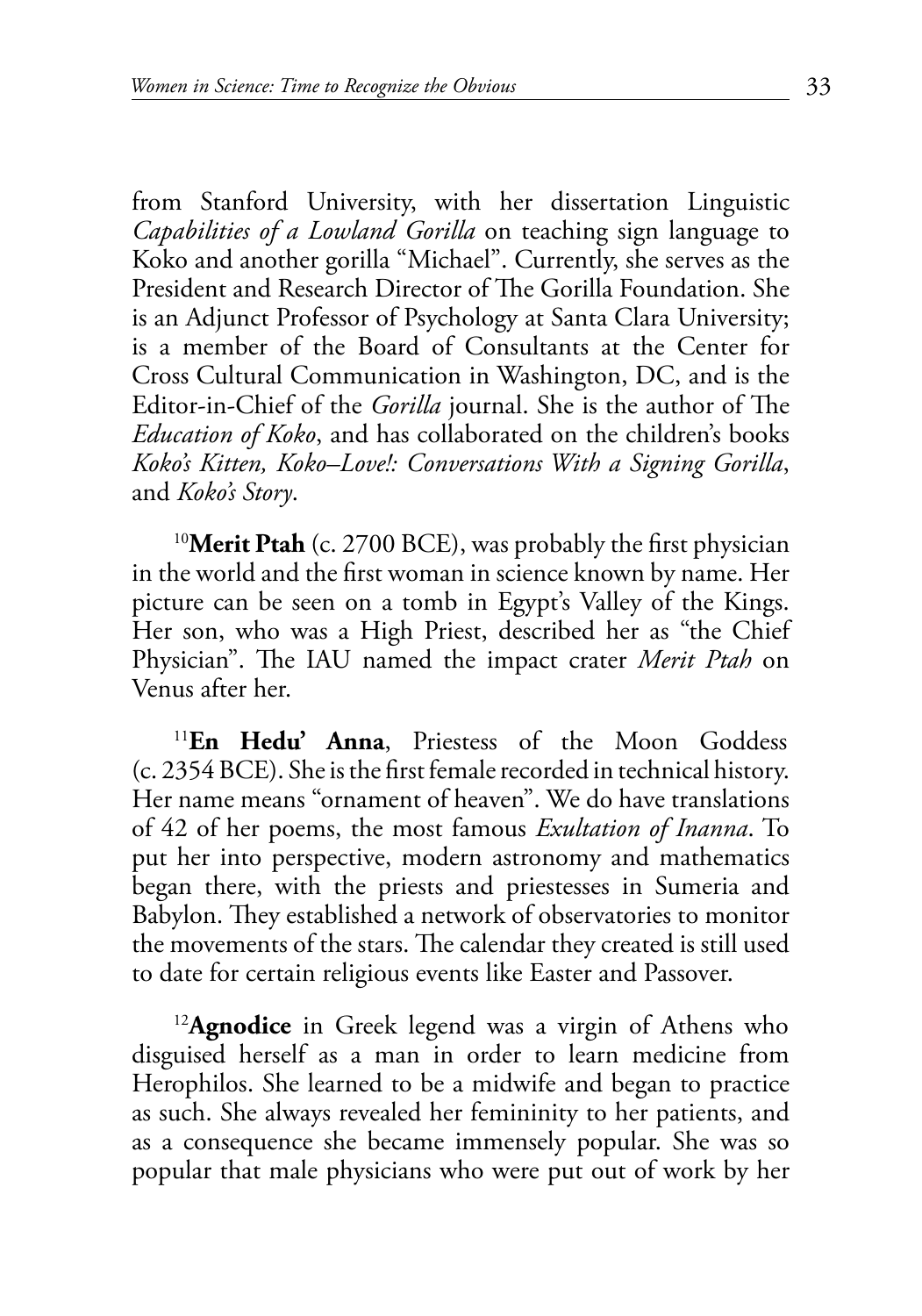<span id="page-33-0"></span>practice, accused her of corruption to the Areopagus. In court, she revealed her sex, and a law was made to allow all free-born women to learn midwifery.

<sup>13</sup>[Hypatia of Alexandria](#page-14-0) (370–415), was the first notable woman in mathematics. The daughter of Theon, Hypatia became the recognized head of the Neoplatonist School of Philosophy in Alexandria, Egypt. Most historians recognize Hypatia as a mathematician, scientist and philosopher. After the accession of Cyril to the patriarchate of Alexandria in 412, Hypatia was barbarously murdered by the Nitrian monks and a fanatical mob of Cyril's Christian followers, supposedly because of her intimacy with Orestes, the city's pagan prefect. Following her death, many scholars departed marking the beginning of the decline of Alexandria as a major center of ancient learning. According to the *Suda Lexicon*, Hypatia wrote commentaries on the *Arithmetica* of Diophantus of Alexandria, on the *Conics* of Apollonius of Perga, and on the astronomical canon of Ptolemy; and Synesius of Cyrene consulted her about the construction of an astrolabe and a hydroscope.

<sup>14</sup>[Jacoba Felicie](#page-14-0) was 13<sup>th</sup> century CE (France-midwife). Women were not allowed to practice medicine in her time, so she was brought to trial for practicing medicine without a license. The cause of conflict with the master physicians of Paris was not to her methods of healing, but the success of Jacoba's practice. The Masters of medicine did not deny the success of her treatment, but took the view shared by the university trained physicians that medicine was a science that had to be learned from books. Jacoba Felicie was brought to trial in 1322 by the Faculty of Medicine at the University of Paris, on charges of illegal practice. Jacoba was literate and had received some unspecified "special training" in medicine. Her patients had consulted well-known university-trained physicians before turning to her. The primary accusations brought against her were that … she would cure her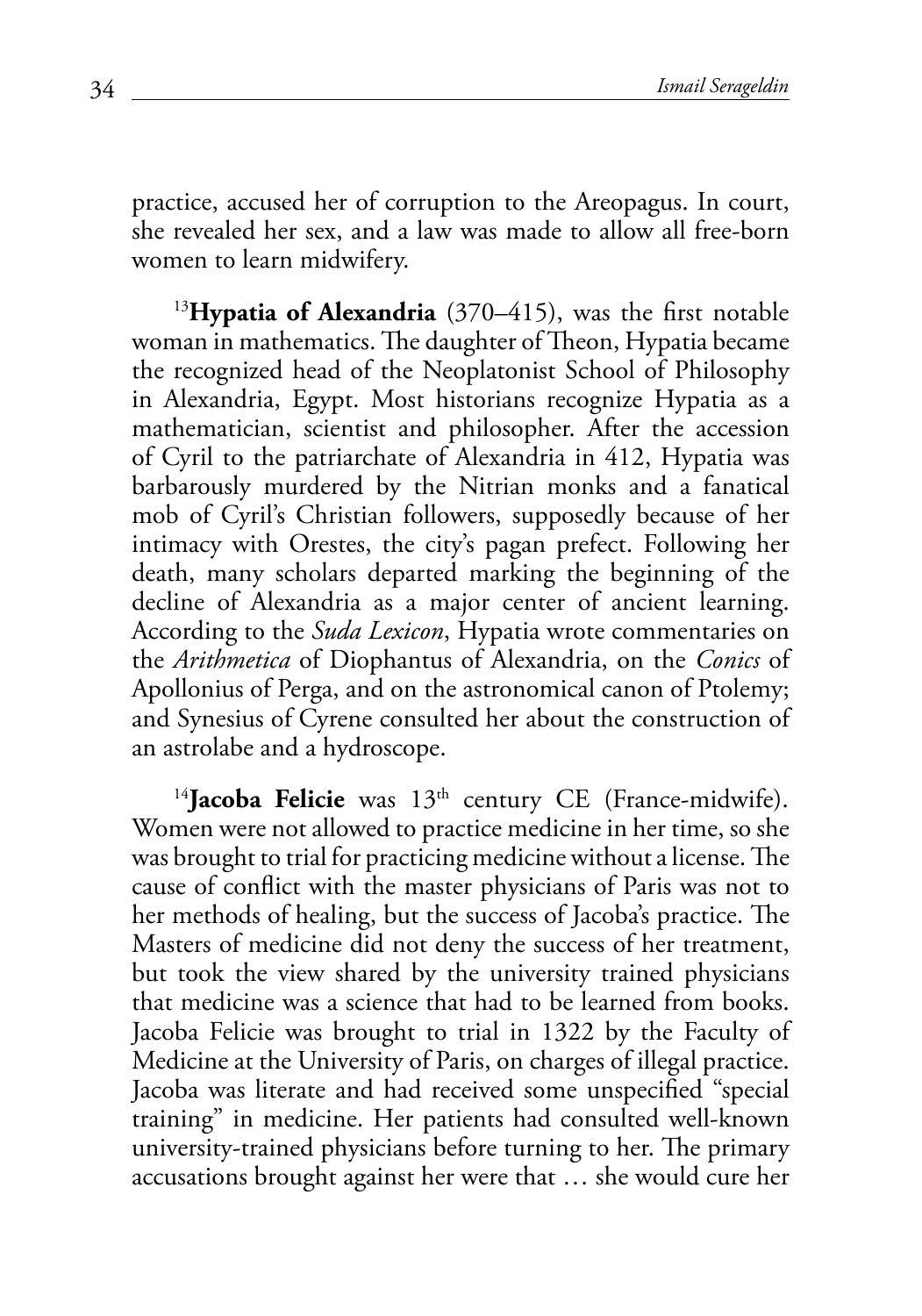<span id="page-34-0"></span>patient of internal illness and wounds or of external abscesses. She would visit the sick assiduously and continue to examine the urine in the manner of physicians, feel the pulse, and touch the body and limbs. Six witnesses affirmed that Jacoba had cured them, even after numerous doctors had given up, and one patient declared that she was wiser in the art of surgery and medicine than any master physician or surgeon in Paris. However these testimonials were used against her, for the charge was not that she was incompetent, but that—as a woman—she dared to cure at all.

<sup>15</sup>**[Émilie du Châtelet](#page-14-0)** (1706-1749), was a French mathematician, physicist and author. She translated into French, with her own commentary, Newton's celebrated *Principia Mathematica* and derived from its principles of mechanics the notion of conservation of energy. She researched the science of fire, publishing a paper which foresaw what is today known as infra-red radiation and the nature of light.

<sup>16</sup>**[Laura Maria Caterina Bassi](#page-15-0)** (1711–1778), was the first woman to officially teach at a college in Europe. In 1732, was appointed professor of anatomy at the University of Bologna at the age of 21 and two years later was given the chair of philosophy. In 1738, she married Giuseppe Veratti, a fellow academic and had eight children. She was mainly interested in Newtonian physics and taught courses on the subject for 28 years. She was one of the key figures in introducing Newton's ideas of physics and natural philosophy to Italy. In her lifetime she published 28 papers, the vast majority of these on physics and hydraulics, but she wrote no books. In 1745, Lambertini (now Pope Benedict XIV) established an elite group of 25 scholars, Bassi pressed hard to be appointed to this group and Pope Benedict appointed her to the final position, the only woman in the group. In 1776, at the age of 65, she was appointed to the chair in experimental physics by the Institute of Sciences.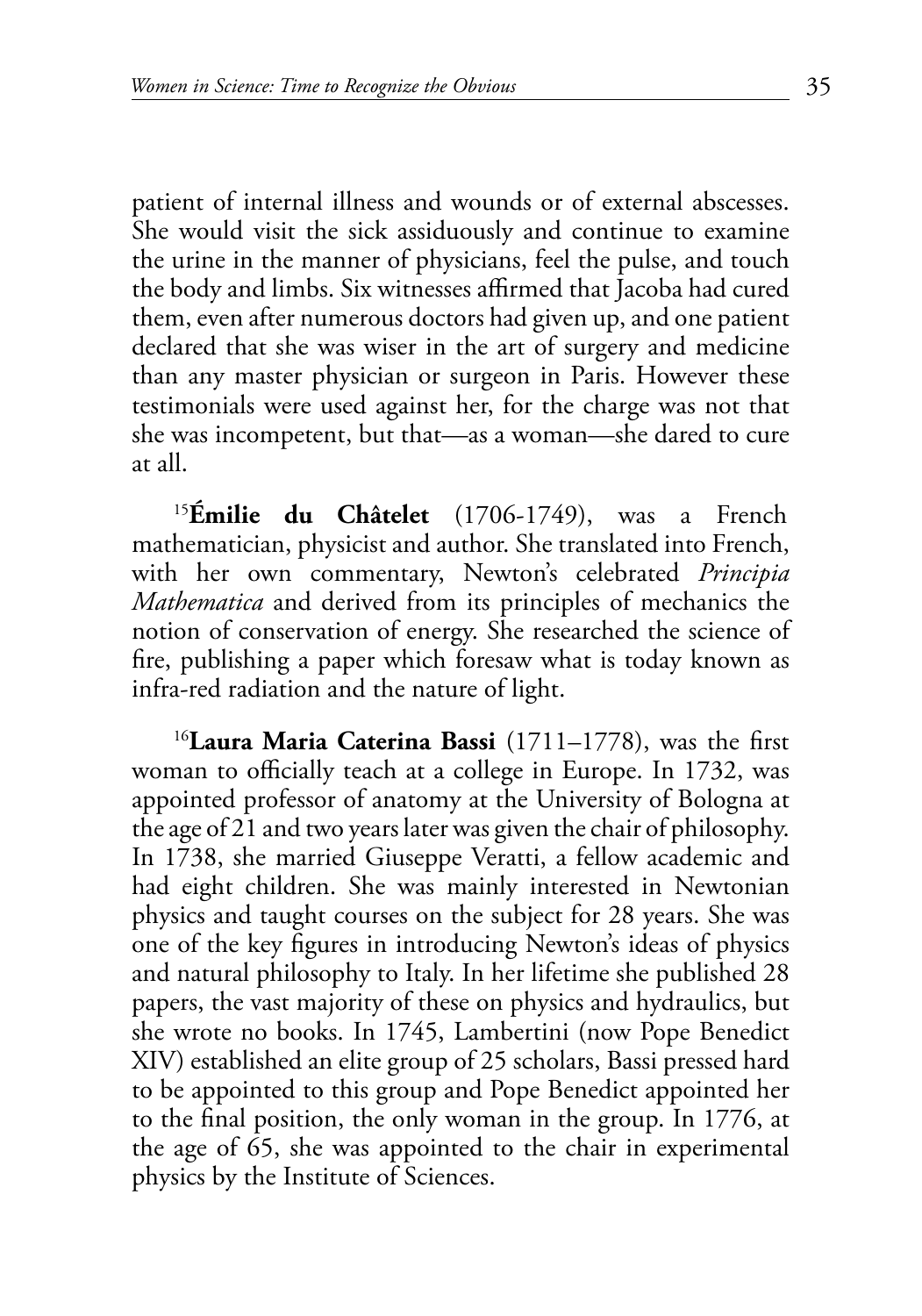<span id="page-35-0"></span><sup>17</sup>**[Irène Joliot–Curie](#page-15-0)** (1897–1956), radiochemist, *1935 Nobel Prize in Chemistry*, born in Paris, France. She is daughter of first female Nobel Laureate Marie Curie. French scientist, wife of Frédéric Joliot–Curie. She studied at the Faculty of Science, Sorbonne, but her education was interrupted by World War I during which she served as a nurse radiographer. After the War, she earned her doctorate in science; was on the alpha rays of polonium. In 1926, she married Frédéric Joliot and collaborated with him on studying atoms. They shared the 1935 Nobel Prize in Chemistry. In 1938, her research on the action of neutrons on the heavy elements was an important step in the discovery of nuclear fission. She became Professor in the Faculty of Science in Paris (1937), and in 1946 the Director of the Radium Institute. A peace activist, she took a keen interest in women's rights, becoming a member of the *Comité National de l'Union des Femmes Françaises* and of the World Peace Council. She was the Chair of Nuclear Physics at the Sorbonne, and in 1936 the Government of France appointed her Undersecretary of State for Scientific Research and ultimately she was named an Officer of the Legion of Honour. Irene Joliot–Curie passed away in Paris from leukemia contracted in the course of her work.

<sup>18</sup>**[Hildegard of Bingen](#page-16-0)** (1098–1179), was a remarkable woman, a "first" in many fields. At a time when few women wrote, Hildegard, known as "Sybil of the Rhine", produced major works of theology and visionary writings. When few women were accorded respect, she was consulted by and advised bishops, popes, and kings. She used the curative powers of natural objects for healing, and wrote treatises about natural history and medicinal uses of plants, animals, trees and stones. She is the first composer whose biography is known. She founded a vibrant convent, where her musical plays were performed. Although not yet canonized, Hildegard has been beatified, and is frequently referred to as St. Hildegard.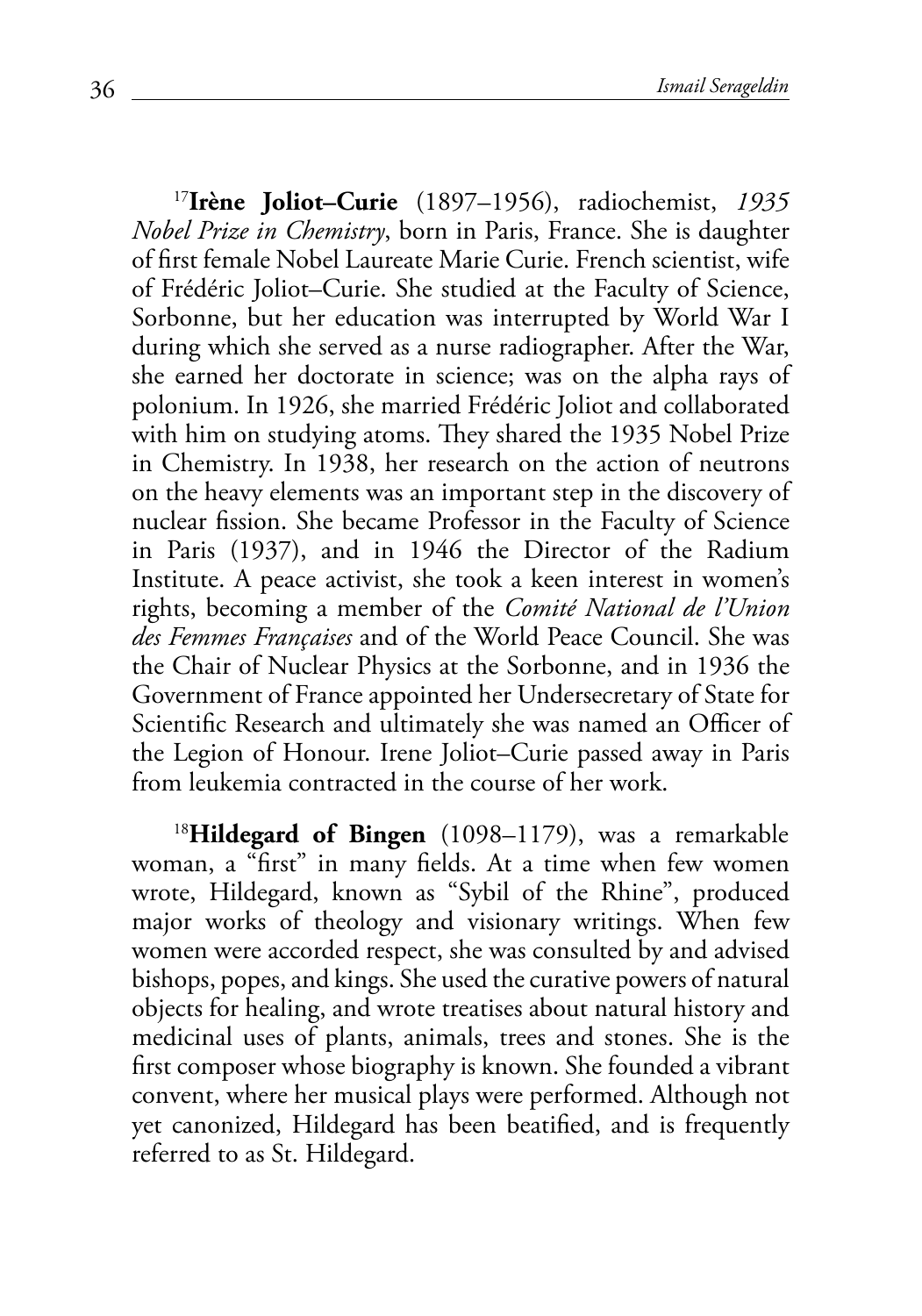<span id="page-36-0"></span><sup>19</sup>**[Trotula](#page-16-0)** lived during the 11th century in Salerno, Italy. She was a famous obstetrician/gynecologist about which she wrote several books that were still consulted hundreds of years later. She is best known for teaching male doctors about the female body and childbirth. She also wrote books about the complications of childbirth and how to overcome them.

<sup>20</sup>**[Maria Gaetana Agnesi](#page-16-0)** (1718–1799), was an Italian linguist, mathematician, and philosopher. Agnesi is credited with writing the first book discussing both differential and integral calculus. Maria could speak both French and Italian at the age of 5. By age 13, she had acquired Greek, Hebrew, Spanish, German, Latin, and was referred to as the "Walking Polyglot". At age 9, she composed and delivered in Latin women's right to be educated, an hour-long speech to an academic gathering. At age 15, her father Pietro, a mathematics professor, regularly gathered a circle of the most learned men in Bologna, before whom she read and maintained a series of theses on the most abstruse philosophical questions. Records of these meetings are in de Brosses' *Lettres sur l'Italie* and in the *Propositiones Philosophicae*, which her father had published in 1738. By age 20, it is said she had a strong desire to enter a convent. Her wish was not granted and she lived from that time on in an almost conventual semi-retirement, avoiding all interactions with society and devoting herself entirely to the study of mathematics.

<sup>21</sup>**[Elizabeth Blackwell](#page-18-0)** (1821–1910), is well known worldwide as the first woman to receive her degree as a Doctor of Medicine. She represents a historic moment in modern medicine and women's liberation. Several years after her family immigrated to the United States, she studied privately with independent physicians, an education which culminated at Geneva Medical College in Upstate New York. Upon graduation, she founded the New York Infirmary for Women and Children. Later, she helped found the National Health Society, was the first woman to be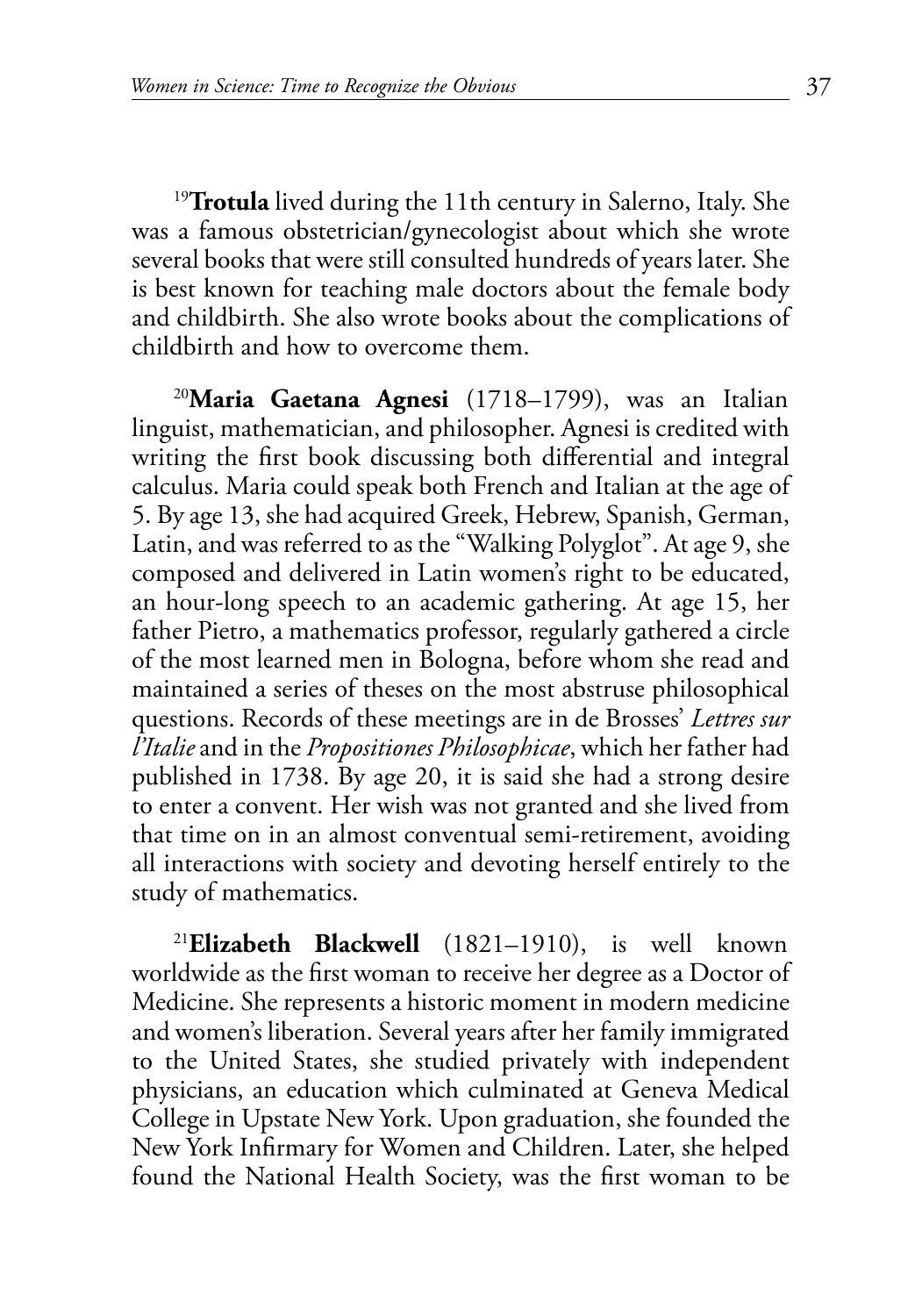<span id="page-37-0"></span>placed on the British Medical Register, and taught at England's first college of medicine for women. She pioneered in preventive medicine and in the promotion of antisepsis and hygiene.

<sup>22</sup>**[Ada Byron](#page-20-0)**, Lady Lovelace (1815–1852), was one of the most picturesque characters in computer history. Augusta Ada Byron was born in 1815, and five weeks following her birth Lady Byron asked for a separation from Lord Byron, and was awarded sole custody of Ada whom she brought up to be a mathematician and scientist. Lady Byron was terrified that Ada might end up being a poet like her father. Despite Lady Byron's programming Ada did not sublimate her poetical inclinations. She hoped to be "an analyst and a metaphysician" "Poetical science?" Her understanding of mathematics was laced with imagination, and described in metaphors.

<sup>23</sup>**[Cecilia Payne-Gaposchkin](#page-20-0)** (1900–1979), was a British– American astronomer. She was born Cecilia Payne in England and studied botany, physics and chemistry at Cambridge University. She left England for the United States in 1922. In 1925, she was the first person to earn a PhD in astronomy from Harvard for her dissertation "*Stellar Atmospheres, A Contribution to the Observational Study of High Temperature in the Reversing Layers of Stars*". Her thesis established that hydrogen was the overwhelming constituent of the stars. She spent her entire academic career at Harvard. For decades she held no official position there. In 1938, was she given the title "astronomer", and in 1956, she became the first female tenured professor at Harvard, and later its first female department chair. The trail she blazed into the largely male-dominated scientific community was an inspiration to many. She married Russian-born Sergei I. Gaposchkin, and had three children.

<sup>24</sup>**[Lise Meitner](#page-20-0)** (1878–1968), Austrian–Swedish physicist and mathematician. She was professor at the University of Berlin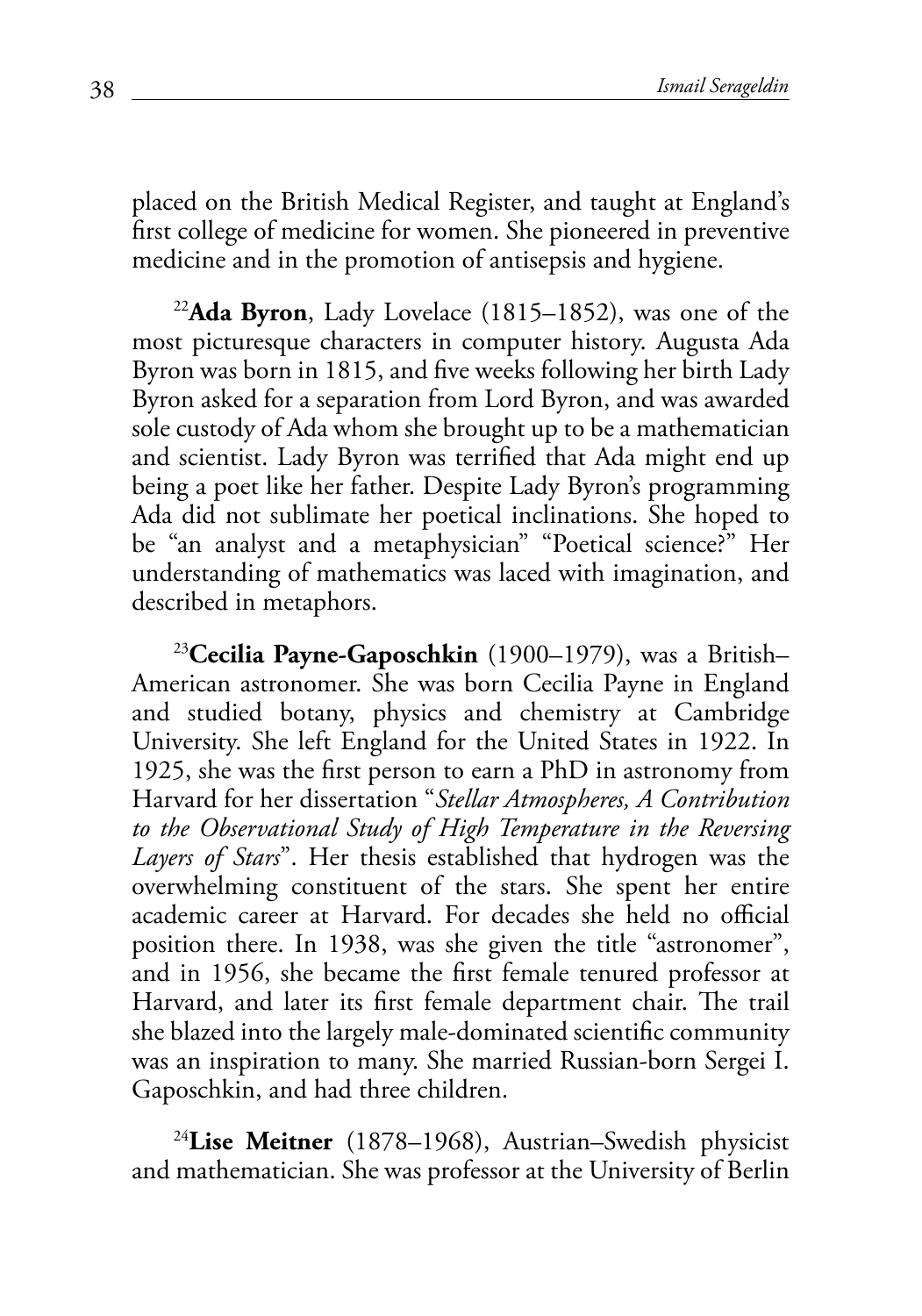<span id="page-38-0"></span>(1926–33). A refugee from Germany after 1938, she became associated with the University of Stockholm and with the Nobel Institute at Stockholm. In 1917, working with Otto Hahn, she isolated the most stable isotope of the element protactinium; she also investigated the disintegration products of radium, thorium, and actinium and the behavior of beta rays. In 1938, she participated in experimental research in bombarding the uranium nucleus with slow-speed neutrons. Meitner interpreted the results as a fission of the nucleus and calculated that vast amounts of energy were liberated. Her conclusion contributed to the development of the atomic bomb. In 1949, she became a Swedish citizen. The element with the atomic number 109 is named meitnerium in her honor.

<sup>25</sup>**[Rosalind Franklin](#page-21-0)** (1920–1958), attended St. Paul's Girls' School. Rosalind studied chemistry and physics at Newnham College, Cambridge, and in 1942 began carrying out research at the British Coal Utilization Research Association. In 1947, she went to the Central Government Laboratory for Chemistry in Paris where she worked on X-ray diffraction until 1951 when she moved to King's College, London. The evidence she revealed about viruses helped lay the foundation for structural biology. In the early 1950s, she almost discovered, by herself, enough information about the structure of DNA to explain the molecular basis of heredity. The facts she did uncover about the molecule helped James Watson and Francis Crick beat her to the Nobel Prize, data they used without her knowledge and without fully crediting her. Rosalind produced X-ray diffraction pictures of DNA which were published in Nature in April 1953. She decided to join John Bernal at Birkbeck College to carry out research into the tobacco mosaic virus. In 1957, Rosalind began to work on the polo virus.

<sup>26</sup>**[Margaret Burbidge](#page-21-0)** (1919-), was born in England and educated at the University of London, where she remained until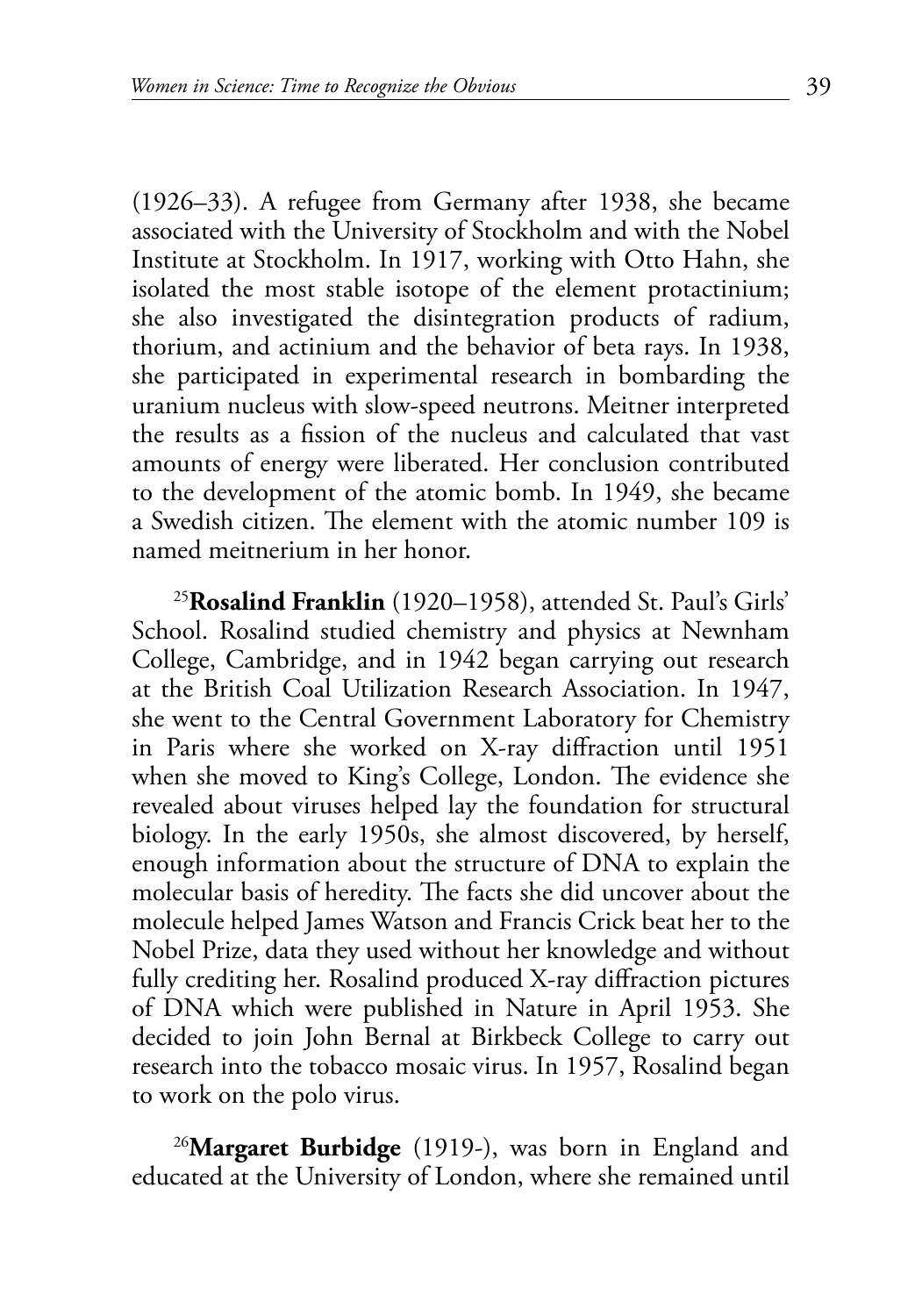<span id="page-39-0"></span>1951. She worked at Yerkes Observatory and the California Institute of Technology and has been at the University of California, San Diego since 1962. She held many administrative positions, including that of director of the Royal Greenwich Observatory and first director of the Center for Astrophysics and Space Sciences at UCSD. In 1957, she, Geoffrey R. Burbidge, William A. Fowler and Fred Hoyle showed how all the elements except the very lightest are produced by nuclear reactions in stellar interiors. She also studied spectra of galaxies, determining their rotations, masses, and chemical composition, and has achieved particular renown for spectroscopic studies of quasars. She played a major role in developing instrumentation for the Hubble Space Telescope.

<sup>27</sup>**[Harriet Wallberg-Henriksson](#page-21-0)** began her career as a director of gymnastics following her graduation with a degree in Physical Education Teaching from the University College of Physical Education and Sports. She maintains her interest in physiology through her passion for issues related to physical activity and metabolism. Her work besides that of University President involves researching into finding ways to combat diabetes, a chronic disease that is becoming increasingly endemic with the rising tide of obesity, stress and physical activity amongst the public. She has written or co-written some 130 scientific articles in the field of diabetes and clinical physiology, and is Vice-Chairman of the European Association for the Study of Diabetes (EASD). Professor Wallberg–Henriksson was appointed president after over 25 years at Karolinska Institutet, one of Europe's largest medical universities and one of the highest ranking in the world, where she studied at both undergraduate and postgraduate levels, earned a PhD in medicine, became an associate professor and, since 1998, has held a professorship in physiology.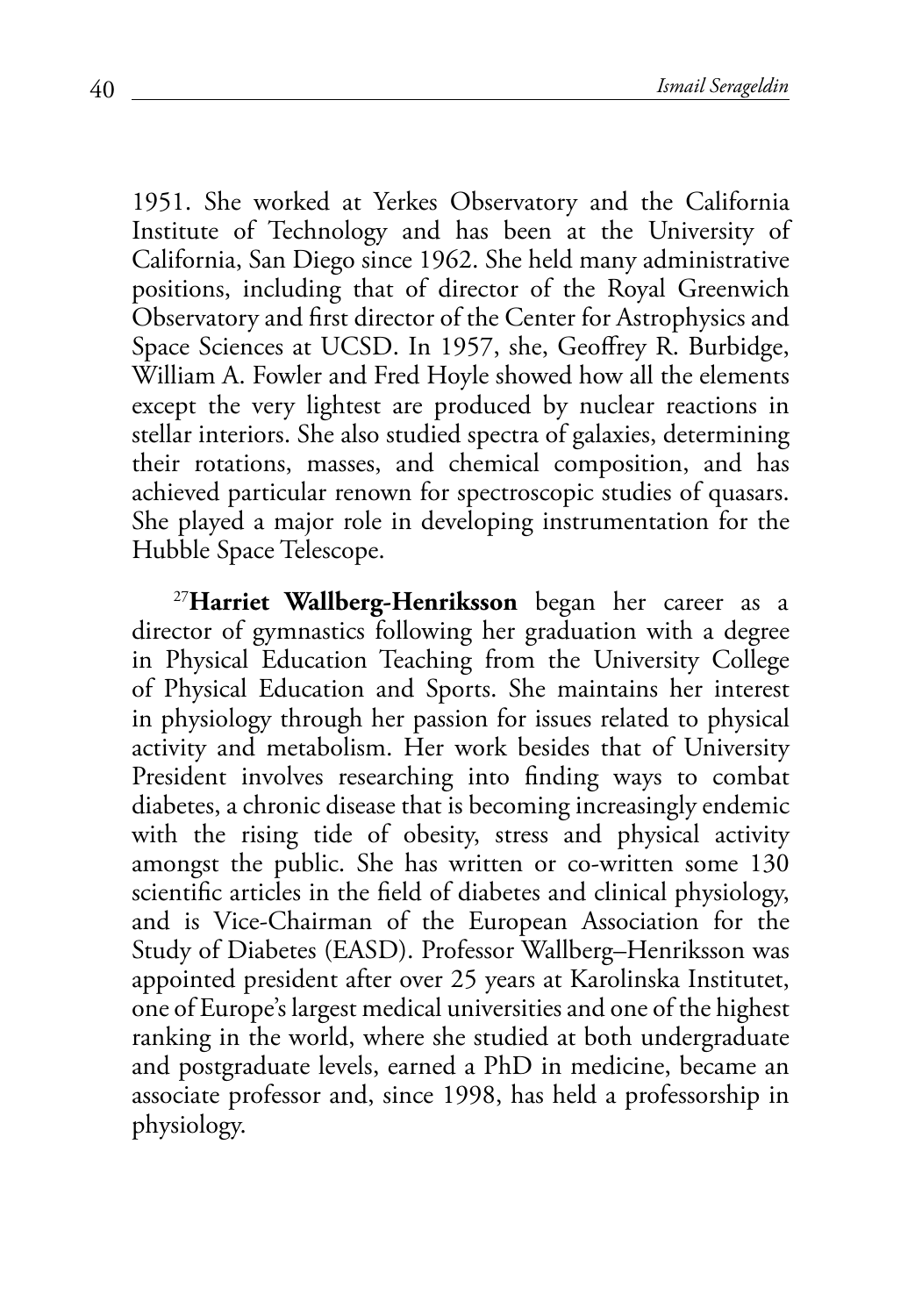<span id="page-40-0"></span><sup>28</sup>**[Susan Hockfield](#page-21-0)**, MIT's sixteenth president, is "President and Professor of Neuroscience". Scientists working under her direction identified a family of cell surface proteins whose expression is regulated by neuronal activity early in an animal's life. Her early work involved the application of monoclonal antibody technology to questions within neurobiology. A link between her research and human health was made when it was suggested one of these proteins played a role in the progression of brain tumors. Hockfield's work has recently focused on one type of brain tumor "glioma". Before leaving to head MIT, Hockfield served at Yale University as provost, the University's second highest officer. She had previously served at Yale as dean of the Graduate School and as a professor of neurobiology. Hockfield received her undergraduate degree from the University of Rochester and her doctorate from the Georgetown University School of Medicine. Her doctoral dissertation was on the subject of pathways in the nervous system through which pain is perceived and processed.

<sup>29</sup>**[Shirley Ann Jackson](#page-21-0)** received her BSc (1968) in Physics, and PhD (1973) in theoretical elementary particle physics, Massachusetts Institute of Technology. She was a research associate at the Fermi National Accelerator Laboratory; a visiting scientist at the European Center for Nuclear Research, and a theoretical physicist at the former AT&T Bell Laboratories (1976–91). She was a professor of theoretical physics at Rutgers University (1991– 95), and Chairman of the US Nuclear Regulatory Commission (1995–99). She was named President of Rensselaer Polytechnic Institute in 1999. She is a director of Federal Express Corporation, International Business Machines Corporation, Medtronic, Inc., and Public Service Enterprise Group Incorporated, and also a director of the New York Stock Exchange. She is a member of the Board of Regents of the Smithsonian Institution, a member of the MIT Corporation, and a Trustee of Georgetown University and The Brookings Institution. She holds 33 honorary degrees and granted numerous awards.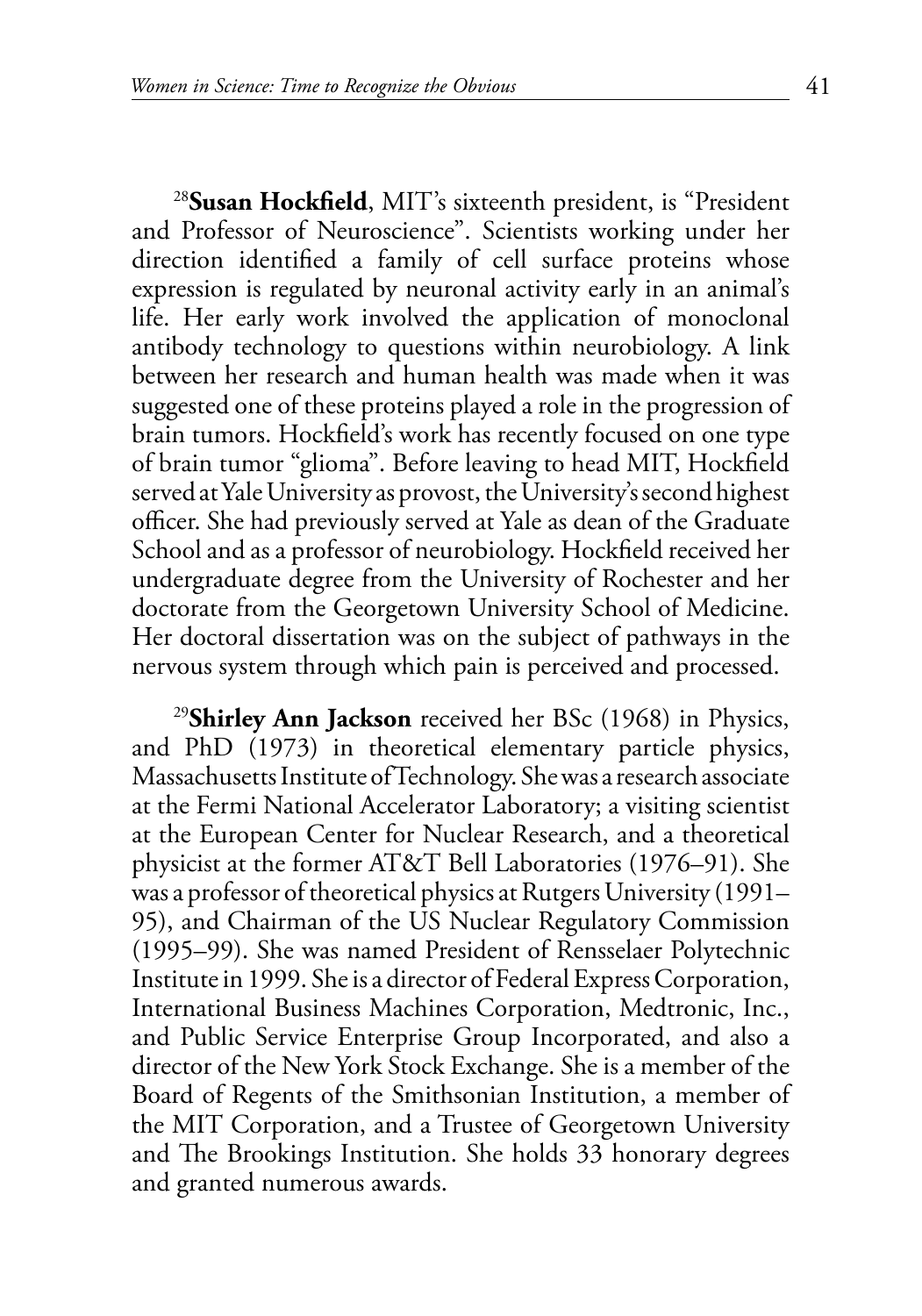<span id="page-41-0"></span><sup>30</sup>**[Rita Colwell](#page-21-0)** served as the eleventh Director of the National Science Foundation (1998–2004). She is chairman of Canon US Life Sciences. She obtained a bachelor's degree in bacteriology and a master's degree in genetics from Purdue University, followed by a doctorate in oceanography from the University of Washington. Colwell was president of the University of Maryland Biotechnology Institute (1991–1998), and she remains professor of microbiology and biotechnology at the University of Maryland. She was also a member of the National Science Board (1984–1990). Colwell held many advisory positions in the federal government, and has authored or co-authored 16 books and more than 600 scientific publications. She produced the award-winning film Invisible Seas and has served on editorial boards of many scientific journals. The recipient of numerous awards, Colwell has also received 26 honorary degrees from institutions of higher education. A geological site in Antarctica, Colwell Massif, was named after her.

<sup>31</sup>[Jane Lubchenco](#page-21-0), an environmental scientist and marine ecologist who is actively engaged in teaching, research, synthesis and communication of scientific knowledge. She received her PhD and taught at Harvard University. She moved to Oregon State University where she is Valley Professor of Marine Biology and Distinguished Professor of Zoology. Her research interests include biodiversity, climate change, sustainability science and the state of the oceans. She has received numerous awards including a MacArthur Fellowship, a Pew Fellowship, eight honorary degrees (including one from Princeton University), the 2002 Heinz Award in the Environment and the Nierenberg Prize for Science in the Public Interest from the Scripps Institution of Oceanography, 2003.

32**[Mamphela Ramphele](#page-21-0)**, a South African national is Cochair of a new UN Commission on International Migration since June 2004 and a former Managing Director of the World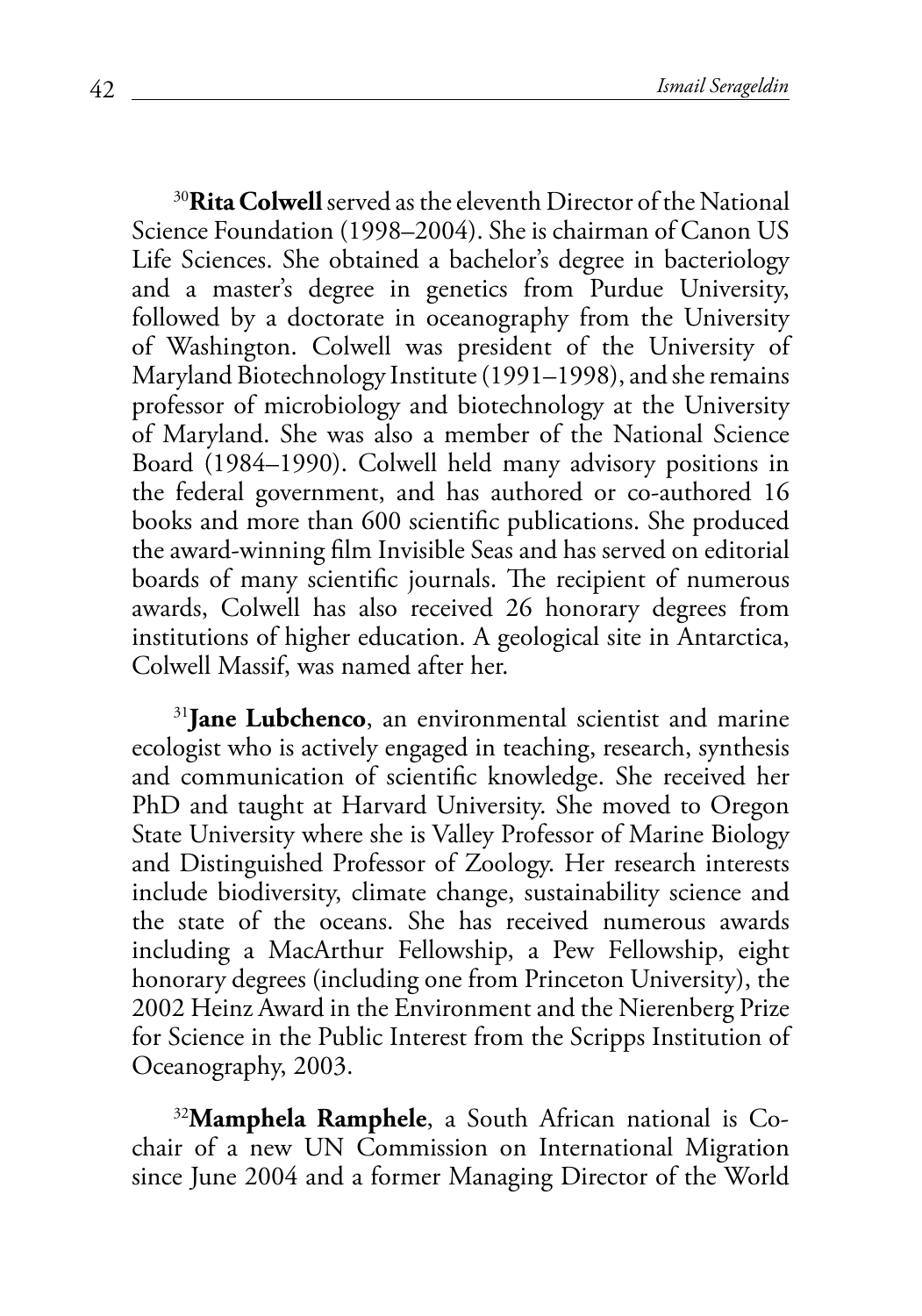<span id="page-42-0"></span>Bank. Prior to joining the Bank, Mamphela Ramphele was the first black woman as Vice-Chancellor at the University Cape Town and has been honored for her contribution to the struggle against apartheid. She is a qualified medical doctor and holds a PhD in Social Anthropology, a BCom degree in Administration and several diplomas. She is an author of a number of books and articles.

<sup>33</sup>**[Mary Fairfax Somerville's](#page-22-0)** scientific investigations began in summer 1825, when she carried out experiments on magnetism. In 1826, she presented her paper entitled "*The Magnetic Properties of the Violet Rays of the Solar Spectrum*" to the Royal Society. The paper attracted favorable notice and, aside from the astronomical observations of Caroline Herschel, was the first paper by a woman to be read to the Royal Society and published in its Philosophical Transactions (Grinstein and Campbell 213). Although the theory presented in her paper would eventually be refuted by the investigations of others, it distinguished her as a skilled scientific writer respected among her colleagues.

<sup>34</sup>**[Julia Robinson](#page-22-0)** (1919–1985) was an American mathematician. She spent several years at San Diego State College (now San Diego State University), but completed her undergraduate and graduate degrees at the University of California, Berkeley. In 1976, Robinson was elected as the first female member of the mathematical division of the National Academy of Sciences. In addition, she was the first woman president of the American Mathematical Society. She is best known for her work on Diophantine equations and decidability which provided much of the ground work for the negative solution of Hilbert's tenth problem by Yuri Matiyasevich. In fact Robinson only strayed from this topic twice. The first was her thesis on effective solvability and unsolvability of mathematical problems. The second was in game theory where she proved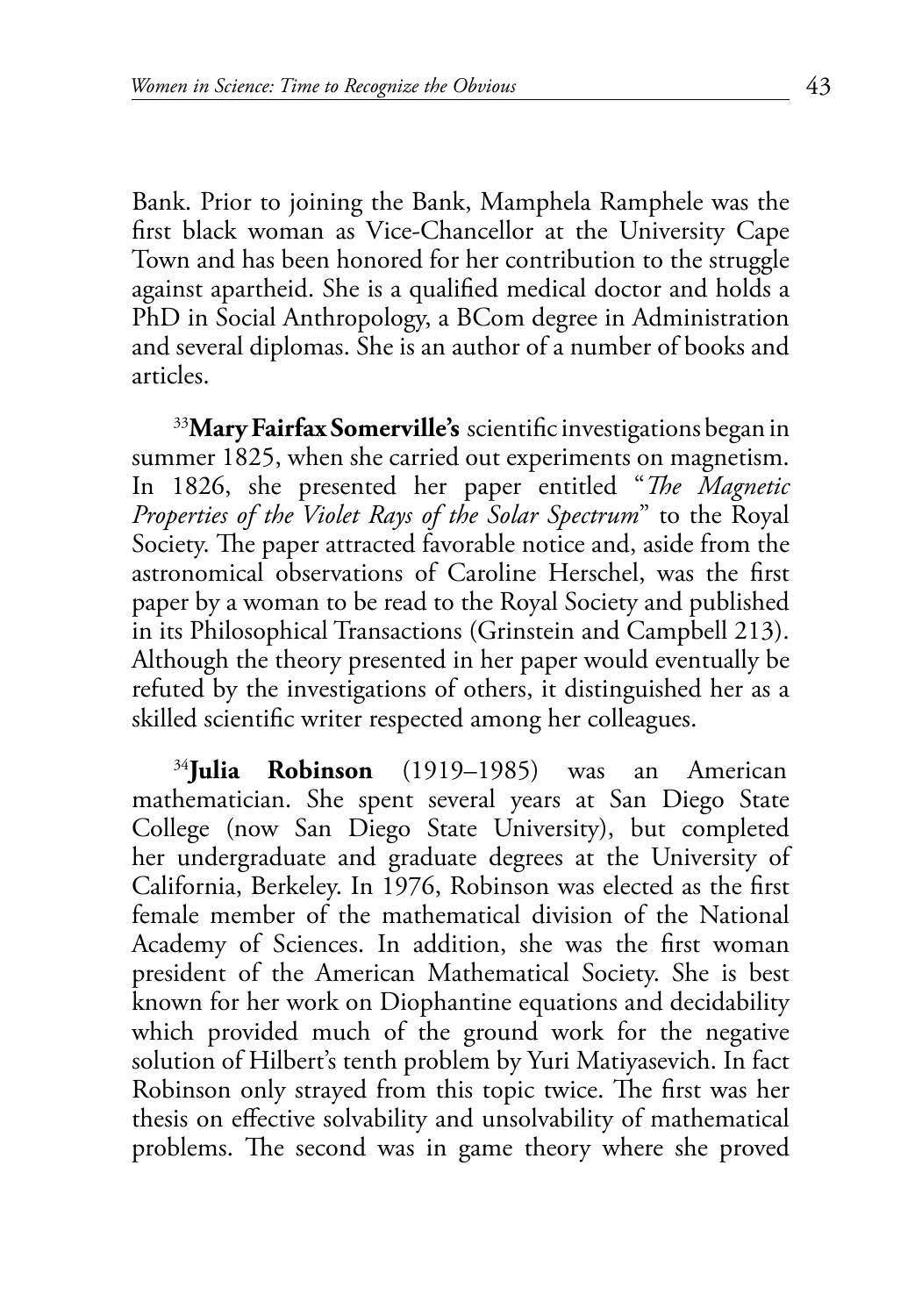<span id="page-43-0"></span>that fictitious play dynamics converges to mixed strategy Nash equilibrium in two player zero sum games.

<sup>35</sup>[Gerda Lerner](#page-25-0) is considered a pioneer in the field of women's history. Indeed she is credited with teaching the first postwar college course in women's history and helping establish several women's history graduate programs. She studies issues of race and class in relationship to gender issues, not making the mistake of generalizing about women's experiences. Her book *Black Women in White America: A Documentary History* was one of the very first historical works to address this group. In her work she had drawn on many sources that were previously unpublished, including letters, diaries, newspaper clips and speeches. Prominent women's historian Elizabeth Fox–Genovese credits Lerner with uncovering the sources necessary for the writing of women's history.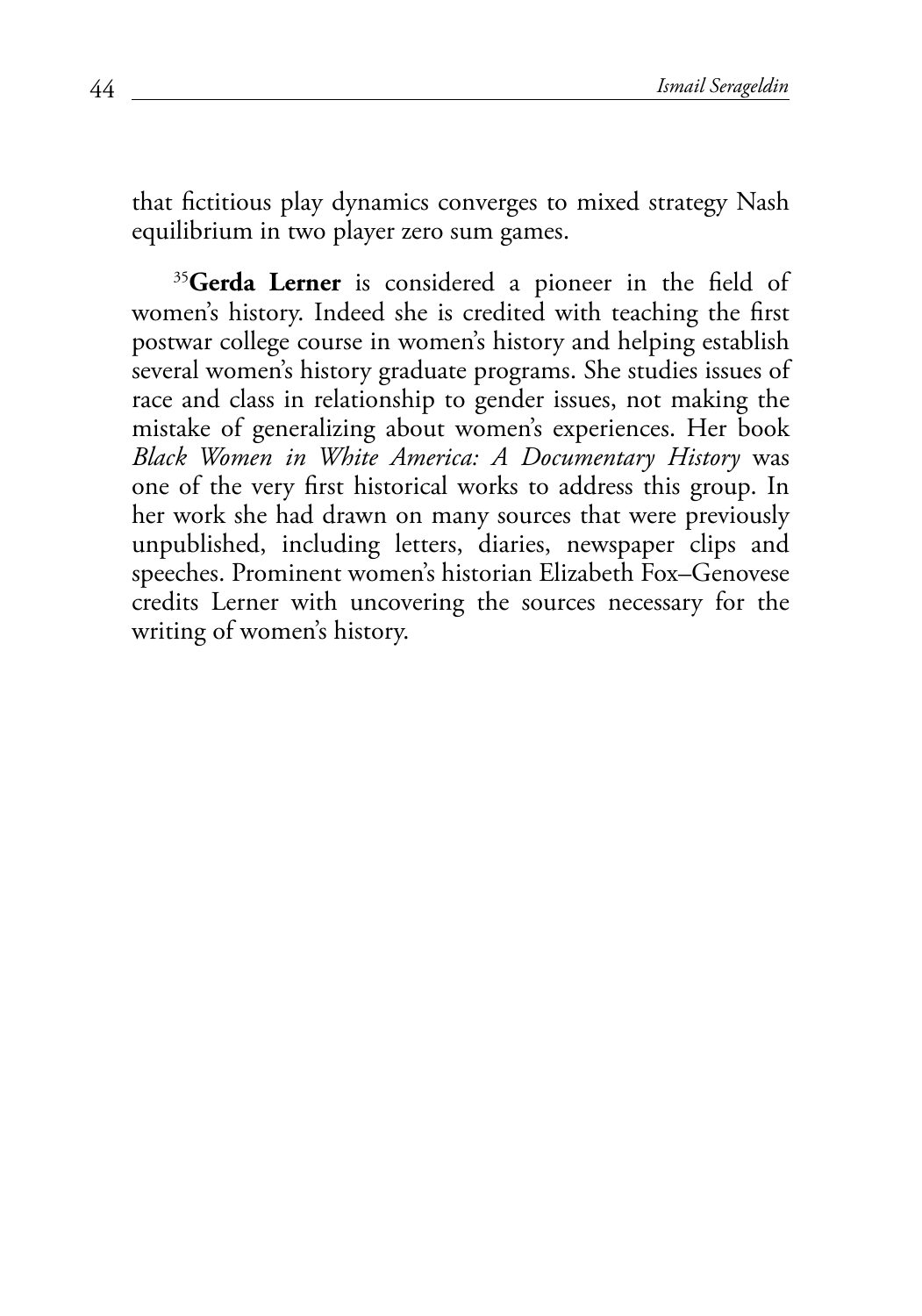

## **Ismail Serageldin**

Director of the Library of Alexandria, also chairs the Boards of Directors for each of the BA's affiliated research institutes and museums and is Distinguished Professor at Wageningen University in the Netherlands. He serves as Chair and Member of a number of

advisory committees for academic, research, scientific and international institutions and civil society efforts which includes L'Institut d'Egypte (Egyptian Academy of Science), The Academy of Sciences for the Developing World (TWAS), the Indian National Academy of Agricultural Sciences and the European Academy of Sciences and Arts. He is former Chairman, Consultative Group on International Agricultural Research (CGIAR, 1994-2000), Founder and former Chairman, the Global Water Partnership (GWP, 1996-2000) and the Consultative Group to Assist the Poorest (CGAP), a microfinance program (1995-2000). Serageldin has also served in a number of capacities at the World Bank, including as Vice-President for Environmentally and Socially Sustainable Development (1992-1998), and for Special Programs (1998-2000). He has published over 50 books and monographs and over 200 papers on a variety of topics including biotechnology, rural development,